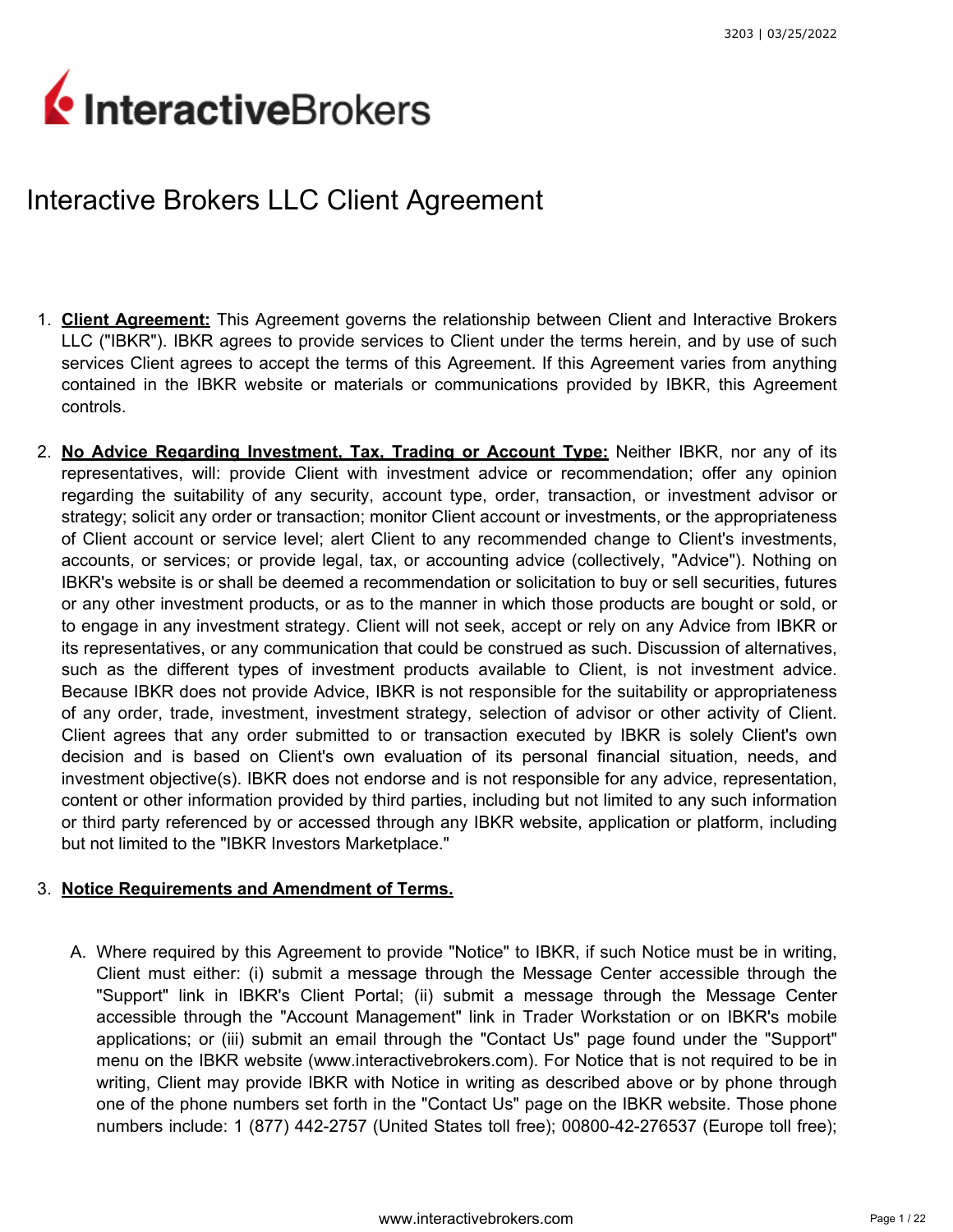and +852-3729-0896 (Hong Kong). No other form of communication other than those described in this paragraph will satisfy the Notice requirements contained in this Agreement.

- B. This Agreement cannot be amended or waived by anyone, including IBKR representatives, except by a writing executed by IBKR's Chief Executive Officer or General Counsel. This Agreement may be revised upon IBKR's tender of a revision or amendment of this Agreement, and Client's acceptance thereof shall be conclusively established by subsequent use (by the Client or any authorized representative) of any services provided by IBKR other than closing positions or transferring open positions or assets out of IBKR. Use of such services shall constitute consideration for the revised Agreement.
- 4. **Responsibility for Client Orders/Trades: Client is responsible for the confidentiality and use of, and will reasonably safeguard and will not permit others to use, Client's account credentials, such as Client's username, password or security device. Client agrees to provide immediate Notice to IBKR of any theft or loss of such credentials, or any unauthorized access to Client's account. Use of Client's credentials to effect any action will constitute conclusive evidence that IBKR may treat such action as authorized. Client is responsible for all transactions entered using Client's credentials. IBKR is not liable for loss or damages caused by any third party using Client's credentials. Unless IBKR agrees in a writing executed by its Chief Executive Officer or General Counsel, Client will not permit any third party to access Client's account using Client's account credentials.**

# 5. **Order Routing:**

- A. Unless otherwise directed by the Client, IBKR will route Client orders to the market or dealer IBKR selects. Client is responsible for trading in accordance with any rules or policies applicable to Client's order (e.g., trading hours, order types, etc.). IBKR does not guarantee execution of every order and it does not guarantee execution at the best posted price; IBKR may not have access to every market or dealer; orders of others may trade ahead of Client's order; market centers may not honor posted prices or may re-route orders; and market rules, decisions, system failures or other matters may prevent or delay execution of Client's orders or cause orders not to receive the best price.
- B. **Special Risks of Algorithmic Orders:** IBKR makes available various order types that use computerized algorithms. These order types allow Client to input various conditions as part of an order placed with IBKR. Client agrees that if algorithmic order types are used, it is Client's responsibility to understand how the order type works, including through review of the information on the IBKR website describing particular order types. Algorithmic trading involves special risks, including, among others, the risk of software or design flaws, technical errors, adverse market impacts from algorithmic orders and rapid losses. Client understands and agrees to accept these risks when using algorithmic orders and Client waives any right to make claims against IBKR in connection with such orders.
- 6. **Payment for Orders and Rebates:** IBKR may receive discounts, rebates, payments or other consideration from an exchange, market, dealer or other party in exchange for routing an order to them or in connection with an order that they trade against or permit others to trade against. In consideration of services provided by IBKR to Client, IBKR is authorized to receive and retain such payments, rebates, or other consideration in whole or in part for its own account and not that of Client,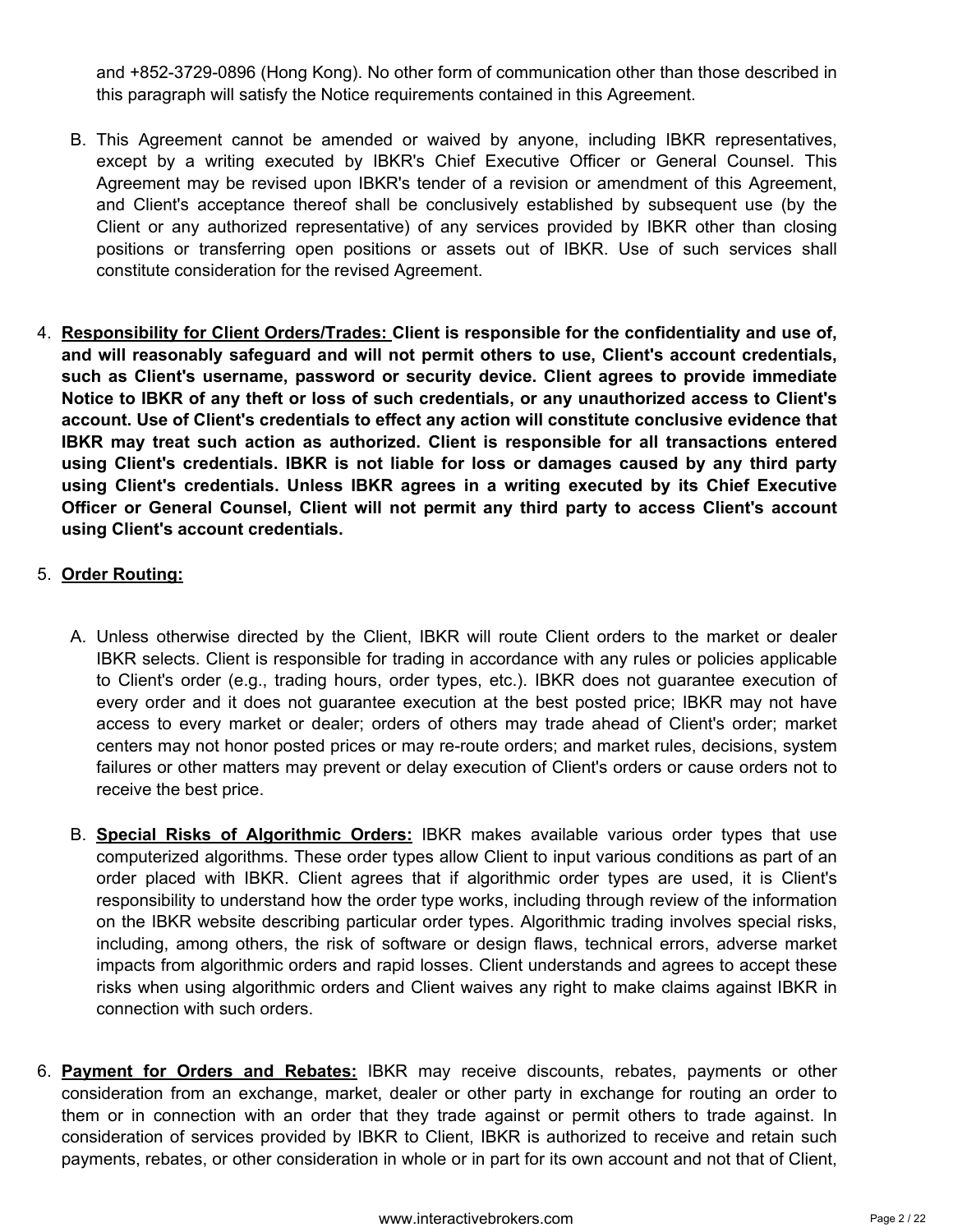and do so without disclosing the amount received. In some instances, but at its sole discretion, IBKR may share this consideration with Client. IBKR's policies and procedures regarding such consideration are described generally in IBKR's Order Routing and Payment for Order Flow Disclosure, which is posted on IBKR's website and provided to Client, although IBKR does not warrant such information, as it is subject to change without notice. The nature of any such consideration received by IBKR in connection with any Client transaction is available upon IBKR's receipt of written Notice from Client requesting such information.

7. **Order Cancellation/Modification:** It may not be possible to cancel or modify an order and Client is responsible for executions notwithstanding a request to cancel or modify an order.

# 8. **Order Execution:**

- A. IBKR is authorized to execute Client orders as agent or principal as it subsequently confirms to Client. IBKR may act as agent both for buyer and seller in a transaction. IBKR may use another broker or dealer, or an IBKR affiliate to execute orders, and in such cases the executing party shall have the benefit of all IBKR's rights hereunder.
- B. IBKR may terminate Client's use of IBKR's services at any time in IBKR's sole discretion without prior notice to Client. IBKR may also decline to accept, to execute or to cancel any Client order, or may otherwise restrict, in whole or in part, Client's use of IBKR's services at any time, for any length of time, in IBKR's sole discretion, without prior notice to Client. Such restrictions on trading activity may include, but are not limited to: (i) prohibiting Client from engaging in trading of (or entering orders to open or increase the size of a position in) any individual instrument or category of instrument (whether stock, option, or another security, or a commodity, or other investment product); (ii) prohibiting certain types of trades or orders; or (iii) limiting order size or value at risk. Notwithstanding the above, Client remains responsible for its orders and transactions without regard to whether IBKR restricts, or does not restrict, Client's trading activity. All transactions are subject to rules and policies of relevant markets and clearinghouses, and applicable laws and regulations. **IBKR IS NOT LIABLE FOR ANY ACTION OR DECISION OF ANY EXCHANGE, MARKET, DEALER, CLEARINGHOUSE OR REGULATOR, OR THE DIRECT OR INDIRECT CONSEQUENCES THEREOF**.
- C. Exchanges and regulators require brokers to impose various pre-trade filters and other checks to try to ensure that orders do not disrupt the market or violate market rules. Exchanges, other markets and dealers also apply their own filters and limits to orders they receive. These filters or order limits may cause Client's orders, including but not limited to market orders, to be delayed in submission or execution, either by IBKR or by the market. Filters may also result in an order being cancelled or rejected. IBKR may also cap the price or size of Client's orders before they are submitted to an exchange. IBKR reserves the right in its sole discretion, without notice, to impose filters and order limits on any Client order and will not be liable for any effect of filters or order limits implemented by IBKR or an exchange, market or dealer.

## 9. **Confirmations and reporting errors:**

A. **IBKR has no responsibility for Client's transmission of orders that are inaccurate or not received by IBKR, and may execute any order or trade on the terms actually received by IBKR. Client is bound by its trades as executed, if execution is consistent with Client's**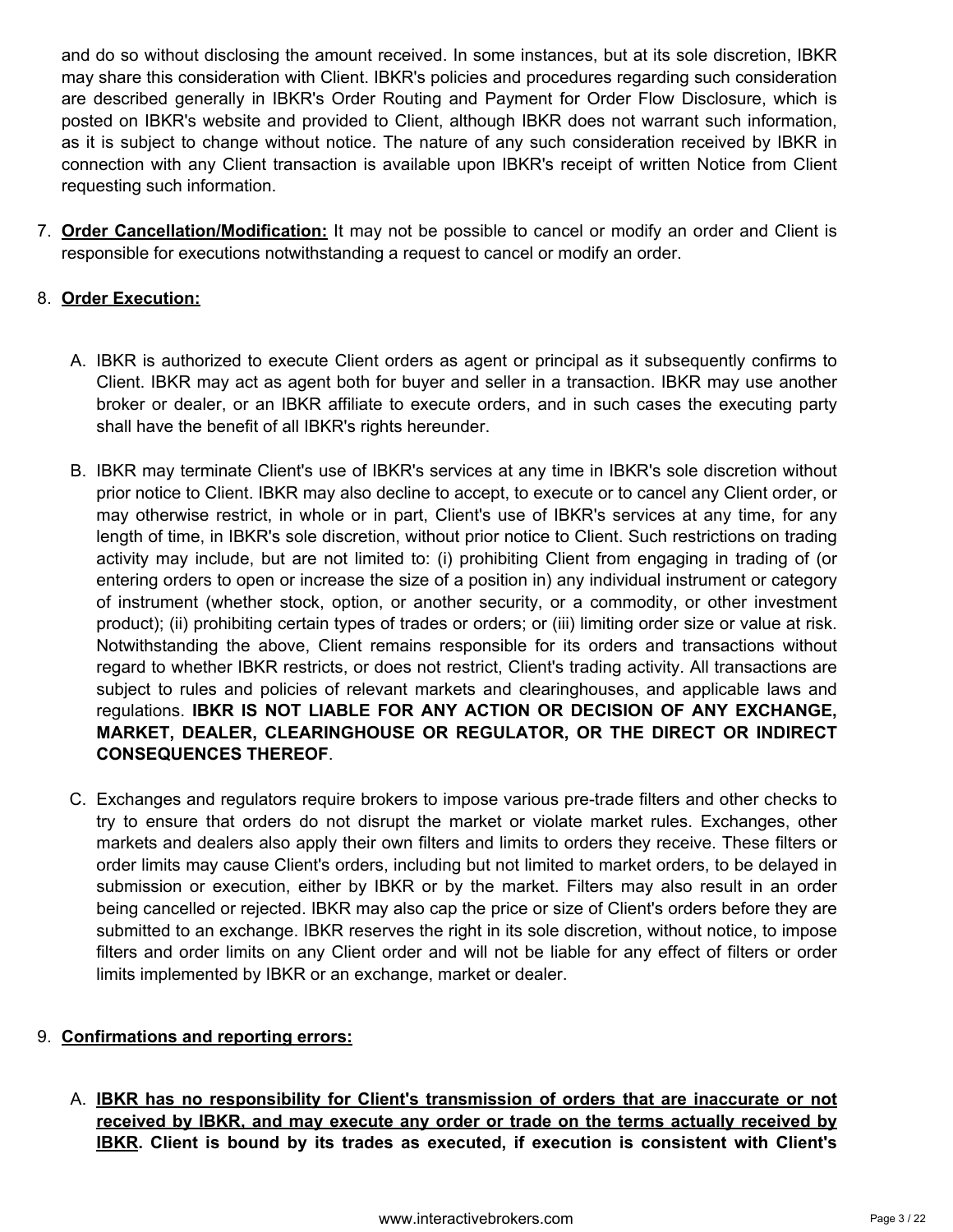**order as entered. IBKR may, in its sole discretion, adjust Client's account to correct any error. Client agrees to promptly return to IBKR any erroneous payment, transfer or distribution.**

- B. **Client will monitor each order until IBKR confirms execution or cancellation. Confirmations of executions or cancellations may be delayed or erroneous (e.g., due to computer system issues or inaccurate reporting), or may be cancelled or adjusted by an exchange, market or dealer. Client will submit Notice to IBKR immediately (but in no event within more than one (1) business day) if: (i) Client fails to receive an accurate confirmation; (ii) Client receives a confirmation that is different than Client's order; or (iii) Client receives a confirmation for an order that Client did not place. If Client fails to provide such Notice, IBKR reserves the right to remove the trade from Client's account or require Client to accept the trade, in IBKR's sole discretion. Client shall provide IBKR with immediate Notice upon receipt of erroneous information in any account statement or other form not addressed in (i) - (iii) above.**
- 10. **Proprietary Trading Display of Customer Orders: Client authorizes IBKR to execute proprietary trades for itself and its affiliates, even though IBKR may simultaneously hold unexecuted Client orders for the same products at the same price. Client further agrees that IBKR may trade with Client for its own account or for an IBKR affiliate or another client and may earn a profit on those trades.**
- 11. **Client Qualification** Client warrants that Client's account application is true and complete and that Client will immediately provide written Notice to IBKR of any information changes. Client authorizes IBKR to make any inquiry (with third parties or otherwise) to verify information. Client represents that all assets held in Client's account belong to Client, and that all trading in Client's account is conducted solely for the benefit of Client.
	- A. **Natural Persons:** For individual accounts, Client warrants that Client: (i) is over 18; (ii) is under no legal incapacity; and (iii) has sufficient knowledge and experience to understand the nature and risks of the products to be traded.
	- B. **Organizations:** For organization accounts, Client and its authorized representatives warrant that Client: (i) is authorized under its governing documents and in the jurisdictions in which it is organized or regulated to enter this Agreement and trade (including on margin if applicable) the products it selects; (ii) is under no legal incapacity; and (iii) that persons identified to enter orders have proper authority and have sufficient knowledge and experience to understand the nature and risks of the products to be traded.
	- C. **Trusts:** For trust accounts, "Client" refers to the Trust and its Trustees. Trustees represent that there are no Trustees other than those listed in the account application and certify that IBKR may follow instructions from any Trustee and deliver funds, securities, or any other assets to any Trustee or on any Trustee's instructions, including delivering assets to a Trustee personally. IBKR, in its sole discretion, may require written consent of any or all Trustees prior to following any instruction of any Trustee. Trustees certify that Trustees have the power under the Trust's governing documents and applicable law to enter this Agreement, open the type of account applied for, and enter transactions and issue instructions. Such powers include, without limitation, authority to buy, sell (including short), exchange, convert, tender, redeem and withdraw assets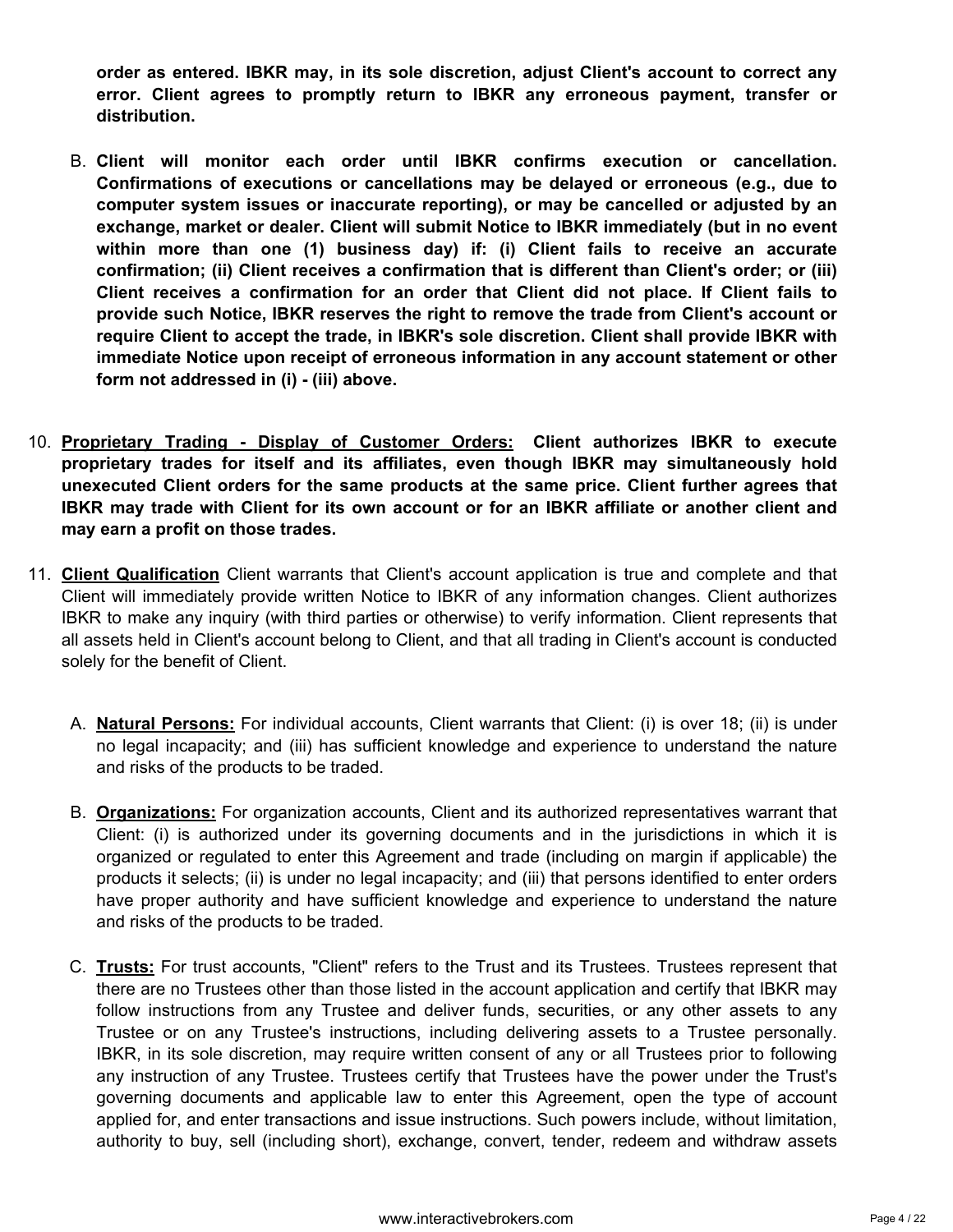(including delivery of securities to or from the account) to trade securities on margin or otherwise (including the purchase or sale of options), and trade futures and options on futures, for the Trust. Should only one Trustee execute this Agreement, Trustee represents that Trustee has the authority to execute this Agreement, without consent of the other Trustees. Trustees certify that all instructions directing IBKR to execute trades or any other type of transaction for this account will comply with the Trust's governing documents and applicable law, and that all trading in this account will be consistent with the powers delegated to the Trustees by the Trust's governing documents and with the fiduciary duties of the Trustees to the Trust and the beneficiaries of the Trust. Trustees also certify that Trustees will inform any beneficiaries of the Trust of the activity in the Trust's account as required by the Trust's governing documents and applicable law. The Trust and the Trustees, jointly and severally, shall indemnify IBKR and hold IBKR harmless from any claim, loss, expense or liability arising from or related to IBKR effecting any instructions from the Trustees, including but not limited to instructions to buy, sell, transfer or withdraw account assets, even if such instructions may be interpreted to be beyond the scope of the Trustees' authority. Trustees will provide IBKR with immediate Notice if the authority of the Trustees changes in any manner relating to this Agreement, including but not limited to any change affecting the accuracy of any warranties made herein. IBKR has no duty to review or enforce the legal terms of any Trust with an account at IBKR and IBKR may rely entirely on the instructions of the Trustees or persons apparently authorized to act on behalf of the Trust, regardless of whether IBKR has some or all of the Trust documents in IBKR's possession.

D. **Regulated Persons and Entities; Control Persons and Insiders:** Unless Client provides written Notice to IBKR otherwise, Client represents that Client is not: a broker-dealer; futures commission merchant; regulated investment professional; or affiliate, associated person or employee thereof. Client agrees to submit written Notice to IBKR immediately if Client becomes employed or associated with a broker-dealer, futures commission merchant or other type of regulated investment professional. Client will provide IBKR with immediate written Notice if Client, or any person or entity affiliated with Client or acting on Client's behalf, is or becomes an insider or control person with respect to any security listed on any exchange.

## 12. **Designation of a Trusted Contact Person:**

- A. Client is encouraged, but not required, to designate a Trusted Contact Person ("TCP") for Client's account. A TCP is someone who is 18 years of age or older that Client authorizes IBKR to contact for assistance if IBKR is concerned that Client may be the victim of financial exploitation or experiencing mental or physical impairment that is affecting Client's ability to manage Client's account.
- B. By designating a TCP, Client authorizes IBKR (and your advisor or introducing broker if you have one) to contact the TCP in IBKR's sole discretion and to disclose to the TCP any information in IBKR's possession about Client and Client's account, including financial information, Client's identity and contact information, the identity of any legal guardian, executor, trustee or holder of power of attorney, and facts regarding the circumstances that have caused IBKR to contact the TCP for assistance.
- C. Designating a TCP does not ensure that financial exploitation will not be attempted or occur and does not obligate IBKR to contact the TCP. Client waives any claim for loss or damages against IBKR arising out of or relating to IBKR contacting (or not contacting) a Client-designated TCP.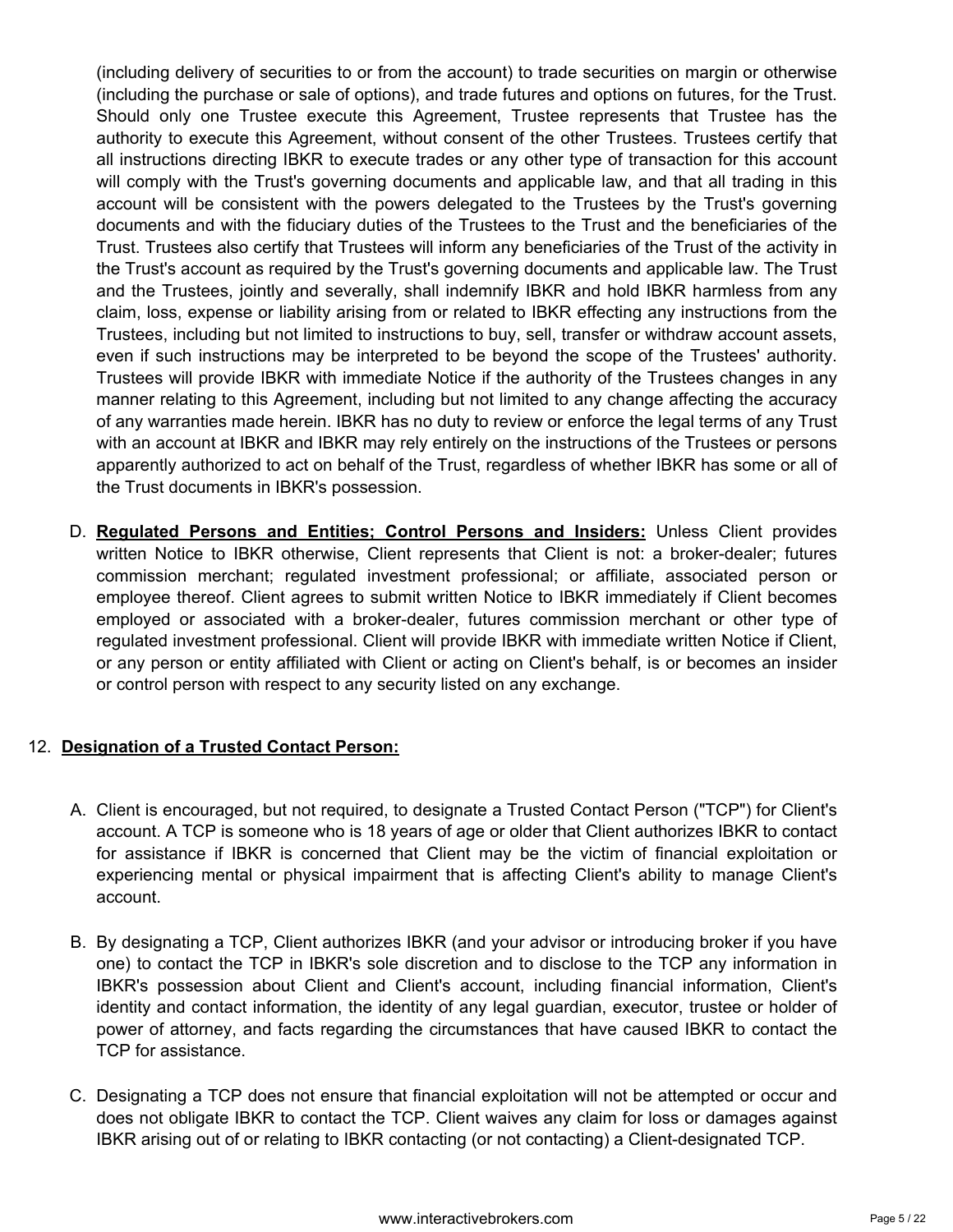13. **Joint Accounts:** Each joint account holder agrees that each joint holder has authority, without notice to the other, to: (i) buy or sell securities, futures and other derivatives, or other products (including on margin); (ii) receive account confirmations and correspondence; (iii) receive and dispose of money, securities or other assets; (iv) enter, terminate, or agree to modify this Agreement; (v) waive any part of this Agreement; and (vi) deal with IBKR as if each joint holder was the sole holder. Notice to any joint holder constitutes notice to all joint holders. Each joint account holder is jointly and severally liable to IBKR for all account matters. IBKR may follow instructions of any joint holder and make delivery of any account property to any joint account holder individually.

Upon the death of any joint holder, the surviving holder shall provide immediate written Notice to IBKR and IBKR may, before or after receipt of Notice, initiate proceedings, require documents, retain or liquidate assets or restrict transactions as it deems advisable in its sole discretion to protect itself against any liability or loss. The estate of any deceased joint account holder and each surviving joint account holder will be liable, jointly and severally, to IBKR for any debt or loss in the account or upon liquidation of the account. Unless Clients indicate otherwise, IBKR may presume that joint account holders are joint tenants with rights of survivorship, and upon the death of any such joint tenant, the account shall be vested in the surviving holders, without in any manner releasing the deceased joint tenant's estate from liability.

14. **Custodial Accounts:** If an account is opened under either the Uniform Gifts to Minors Act or the Uniform Transfers to Minors Act (UGMA or UTMA), the custodian of the account represents that all assets in the account belong to the beneficiary and that the custodian will only use the assets for the beneficiary's benefit. The custodian agrees to transfer and deliver to the beneficiary all securities and other property held in the account promptly upon the beneficiary attaining the age specified by the governing state law for termination of the custodianship. In addition, the custodian acknowledges that IBKR may restrict the custodian's access to the account upon termination of the custodianship.

# 15. **Margin:**

A. **Risk of Margin Trading: Client understands that margin trading is highly risky and may result in a loss of funds greater than Client has on deposit in the account. Client represents that Client has read the disclosure titled "Disclosure of Risks of Margin Trading" provided separately by IBKR.**

## B. **Requirement to Maintain Sufficient Margin Continuously:**

- i. Margin transactions are subject, at all times, to the initial and maintenance margin requirements established by IBKR or the applicable exchanges, clearinghouses and regulators, whichever is greater ("Margin Requirements"). IBKR's "house" margin requirements may exceed the margin required by any exchange, clearinghouse or regulator and may include leverage ratio limits or position size limits for securities, futures, commodities, currencies or other investment products (even for apparently low-risk positions), and may exceed 100% depending upon the product and market conditions.
- ii. **IBKR may modify margin requirements for any or all clients for any open or new positions at any time, in IBKR's sole discretion without prior notice. Client shall monitor Client's account so that at all times the account contains sufficient equity to meet Margin Requirements.** IBKR may reject any order if Client's account has insufficient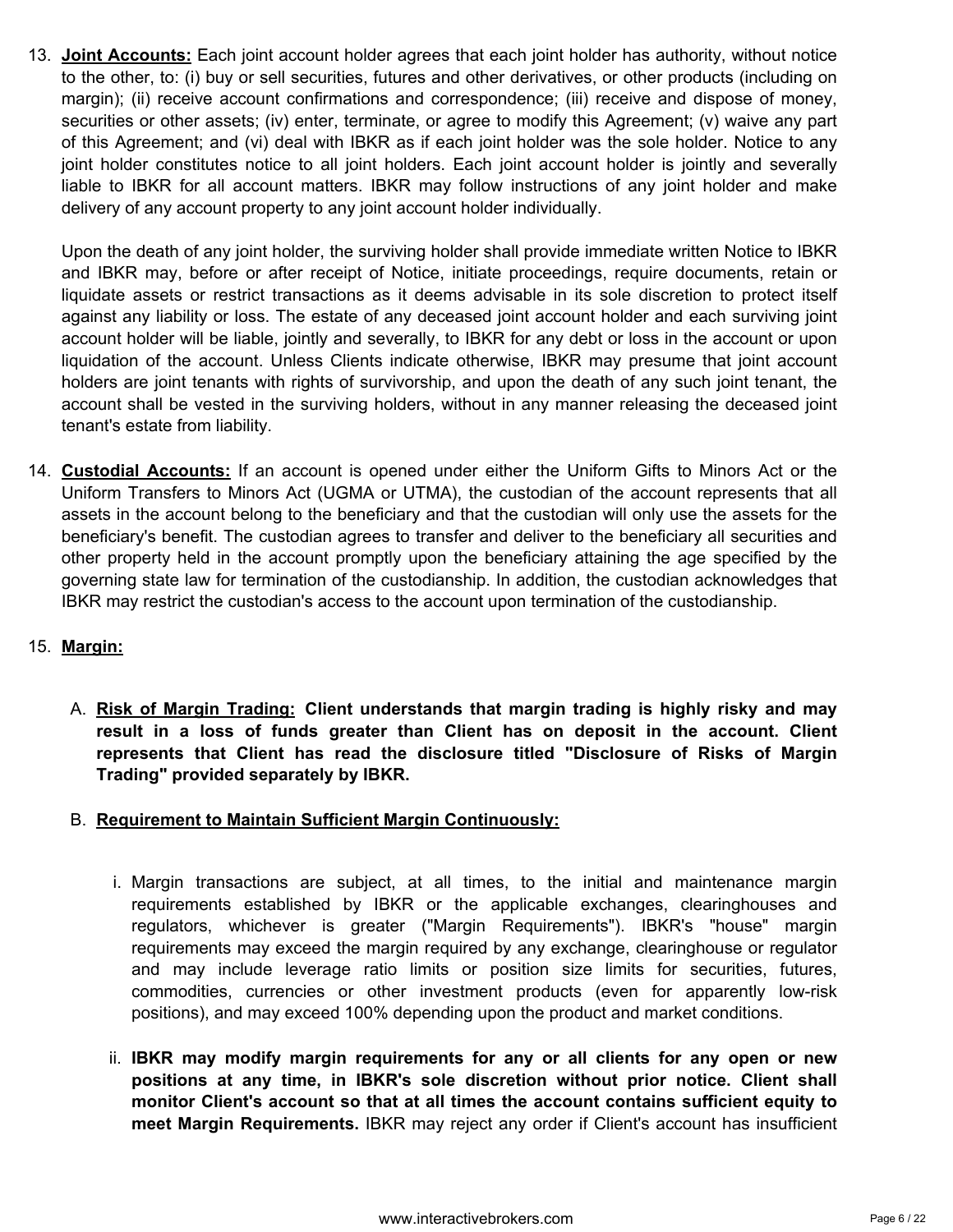equity to meet Margin Requirements, and may delay processing of any order while determining the margin status of the account. Client shall maintain, without notice or demand by IBKR, sufficient equity in Client's account at all times to continuously meet Margin Requirements. Formulas for calculating Margin Requirements on the IBKR website are indicative only and may not reflect actual Margin Requirements, which can change rapidly depending on market conditions. **Client must at all times satisfy the Margin Requirements calculated by IBKR.** If Client has multiple accounts with IBKR (or if Client utilizes IBKR's partition function to create subaccounts), at IBKR's sole discretion IBKR may treat such accounts (and/or subaccounts) either as separate or as one account for purposes of applying the Margin Requirements. Client acknowledges that this may cause the total Margin Requirement to be higher than otherwise and could cause positions to be liquidated in one account or subaccount notwithstanding excess equity in another account or subaccount.

- iii. **Client will not rely on IBKR to close or liquidate positions in Client's account in the event Client's account does not comply with Margin Requirements.** Client will not rely on IBKR's liquidation rights and auto-liquidation systems to function as a stop-loss order. Client cannot assume that IBKR's general policy to liquidate positions will prevent Client from losing more than Client has deposited. Among other things, market prices may not rise or fall incrementally and IBKR may not be able to close out a position at a price that would avoid losses greater than the margin deposit. Likewise, IBKR may in its discretion delay or decide not to liquidate positions in an account with a margin deficit and shall have no liability for any loss sustained by Client in connection with such delay of or forbearance from liquidation.
- iv. For the purposes of determining Client's compliance with Margin Requirements, IBKR will determine in its sole discretion the value of positions and assets in Client's account. IBKR's calculations may differ from the values or prices disseminated by exchanges or other market data sources. For example, IBKR may calculate its own index values, Exchange Traded Fund ("ETF") values or derivatives values, and IBKR shall have the sole discretion in deciding whether and how to value securities, derivatives or other investment products based on bid price, offer price, last sale price, bid/ask midpoint or using some other method. IBKR may use a valuation methodology that is more conservative than the marketplace as a whole and this may effectively constitute a higher "house" margin requirement, which IBKR has the right to establish. IBKR may raise Margin Requirements in advance of an upcoming change in the required exchange or clearinghouse margin even before the effective date of such change.
- v. Client acknowledges and agrees that Margin Requirements and related rules of exchanges, clearinghouses and regulators generally are designed to protect the integrity of markets and the capital of broker-dealers that are subject to such rules and are not generally intended to protect the Client. IBKR's failure to apply or enforce Margin Requirements and related rules shall not give Client any right to bring an action against IBKR and nothing in this Agreement constitutes a warranty or undertaking that IBKR will apply or enforce the Margin Requirements and related rules.
- C. **IBKR Generally Does Not Issue Margin Calls: IBKR is not obligated to notify Client of any failure to meet Margin Requirements prior to IBKR exercising its rights under this Agreement. IBKR generally will not issue margin calls or credit Client's account to meet**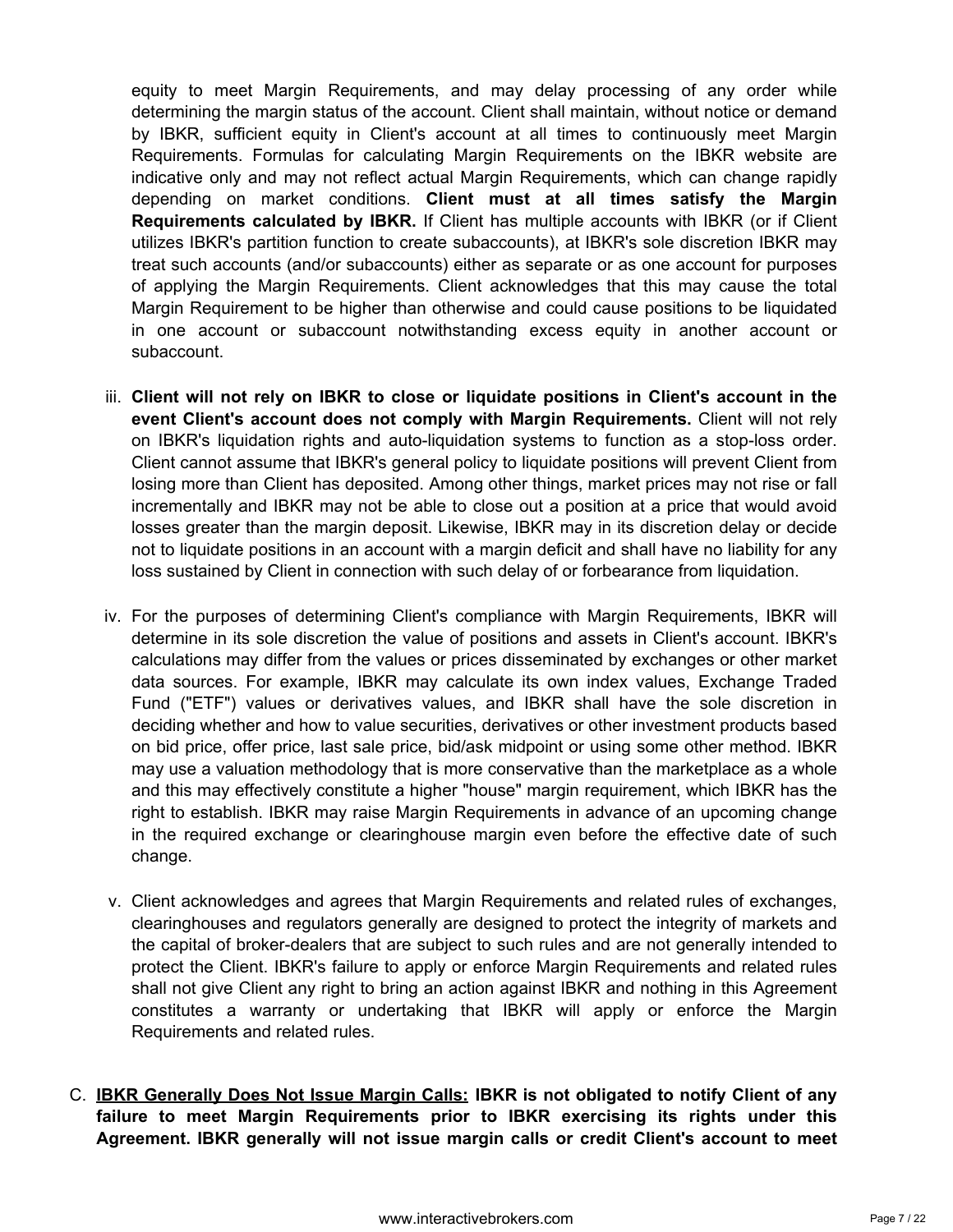**intraday or overnight margin deficiencies. IBKR is authorized to liquidate account positions in order to satisfy Margin Requirements without prior notice.**

- 16. **Liquidation of Positions and Offsetting Transactions:**
	- A. **CLIENT AGREES THAT IBKR HAS THE RIGHT, IN ITS SOLE DISCRETION, BUT NOT THE OBLIGATION, TO LIQUIDATE ALL OR ANY PART OF CLIENT'S POSITIONS OR ASSETS IN ANY OF CLIENT'S IBKR ACCOUNTS, INDIVIDUAL OR JOINT, AT ANY TIME AND IN ANY MANNER (INCLUDING BUT NOT LIMITED TO PRE-MARKET/AFTER-MARKET TRADING AND PRIVATE SALES) AND THROUGH ANY MARKET OR DEALER, WITHOUT PRIOR NOTICE OR MARGIN CALL TO CLIENT IF AT ANY TIME:**
		- **1. CLIENT'S ACCOUNT HAS ZERO EQUITY OR IS IN DEFICIT (I.E., NEGATIVE EQUITY);**
		- **2. CLIENT'S ACCOUNT HAS INSUFFICIENT EQUITY TO MEET MARGIN REQUIREMENTS;**
		- **3. IBKR ANTICIPATES (IN ITS SOLE DISCRETION) THAT THE HOLDING OF AN OPTION POSITION OR ANY OTHER POSITION IN CLIENT'S ACCOUNT LIKELY WILL RESULT IN A FUTURE MARGIN VIOLATION (FOR EXAMPLE UPON EXPIRATION OF A DERIVATIVE POSITION);**
		- **4. AN EVENT OF DEFAULT HAS OCCURRED;**
		- **5. THIS AGREEMENT HAS BEEN TERMINATED;**
		- **6. CLIENT SUBMITS, AND IBKR EXECUTES, AN ORDER FOR WHICH CLIENT DOES NOT HAVE SUFFUCIENT FUNDS; OR**
		- **7. IBKR DETERMINES (IN ITS SOLE DISCRETION) THAT LIQUIDATION IS NECESSARY OR ADVISABLE FOR IBKR'S PROTECTION.**

**CLIENT SHALL BE LIABLE AND WILL PROMPTLY PAY IBKR FOR ANY DEFICIENCIES IN CLIENT'S ACCOUNT THAT ARISE FROM SUCH LIQUIDATION OR REMAIN AFTER SUCH LIQUIDATION. IBKR HAS NO LIABILITY FOR ANY LOSS SUSTAINED BY CLIENT IN CONNECTION WITH SUCH LIQUIDATION (OR IF IBKR DELAYS EFFECTING, OR DOES NOT EFFECT, SUCH LIQUIDATION), EVEN IF CLIENT RE-ESTABLISHES A LIQUIDATED POSITION AT A WORSE PRICE. CLIENT SHALL REIMBURSE AND HOLD IBKR HARMLESS FOR ALL ACTIONS, OMISSIONS, COSTS, FEES (INCLUDING, BUT NOT LIMITED TO, ATTORNEY'S FEES), OR LIABILITIES ASSOCIATED WITH ANY SUCH LIQUIDATION UNDERTAKEN BY IBKR.**

B. IBKR may allow Client to request the order of liquidation of assets in Client's account in the event of a margin deficiency, but such requests are not binding on IBKR and IBKR retains the sole discretion to determine the assets to be liquidated and the order and manner of liquidation. IBKR may liquidate Client positions through any market or dealer, or through foreclosures or any other method in IBKR's sole discretion, and IBKR or its affiliates may take the other side of liquidating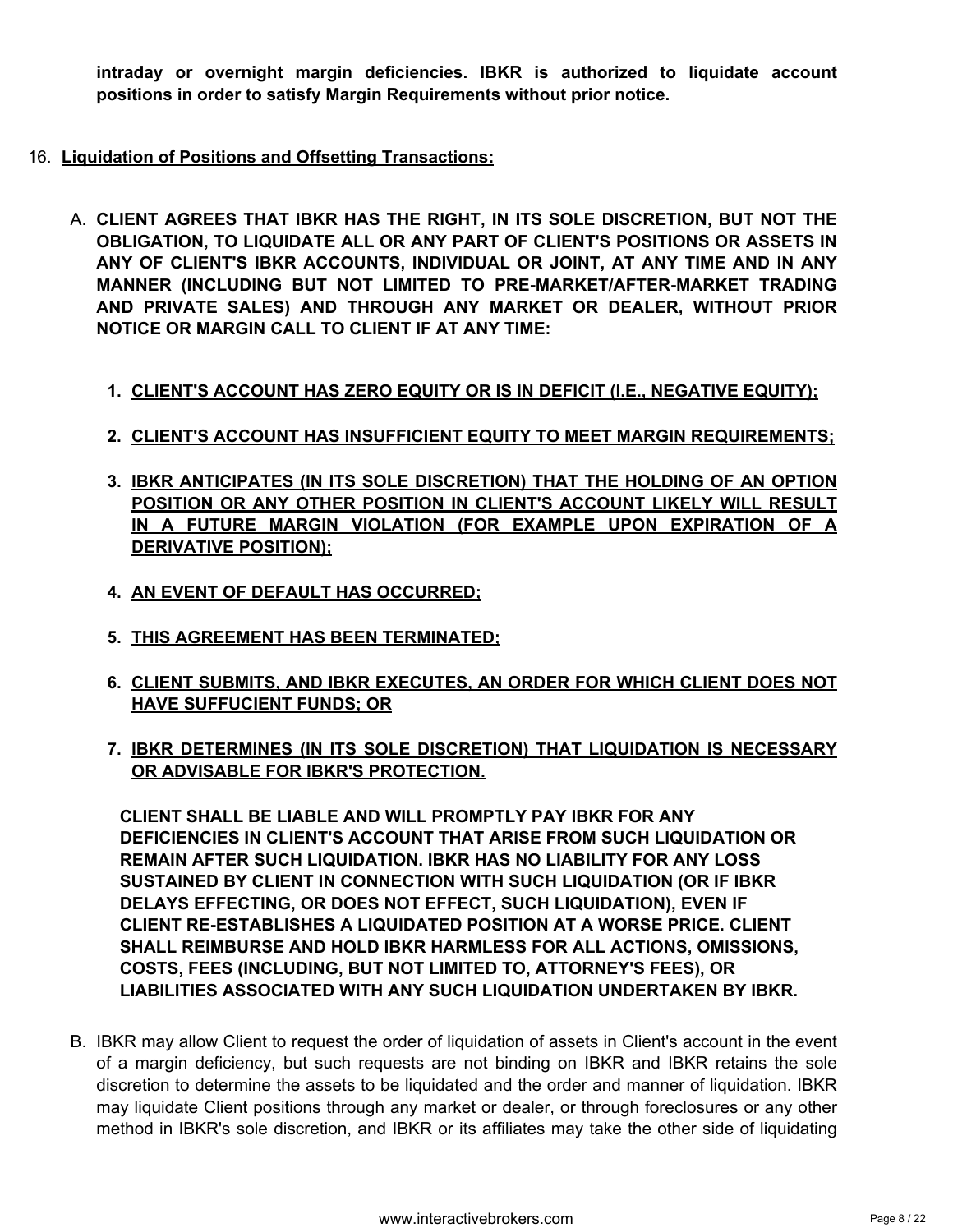transactions. If IBKR liquidates any positions in Client's account, such liquidation shall establish Client's gain or loss and remaining indebtedness to IBKR.

- C. If IBKR does not, for any reason, liquidate under-margined positions, and issues a margin call, Client must satisfy such call immediately as requested by depositing funds into Client's account. Even if a call is issued, IBKR still may liquidate positions at any time.
- D. If any of the events itemized in Paragraph 16(A)(1) (7) occurs, Client agrees that IBKR also has the right, in its sole discretion, but not the obligation, to (i) freeze all or any part of positions or assets held in Client's account, or (ii) exercise options positions in Client's account. IBKR may take these actions without prior notice to Client.
- E. For the avoidance of doubt, IBKR agrees to not liquidate positions in a Client IRA account solely to satisfy an obligation in a separate account held by the same Client at IBKR if such an action would jeopardize the tax-advantaged treatment of Client's IRA account under applicable rules. This provision is not intended to relieve Client of any obligation to IBKR in connection with either of such accounts.
- 17. **Closing Rights Positions Prior to Expiration:** Prior to the start of the last trading day before expiration, Client agrees to close out any long (or short) option position or other rights position (including but not limited to equity options, ETF options, and non-cash-settled futures options) that Client holds for which Client has insufficient equity, or may have insufficient equity at expiration, to exercise (or be assigned on) such position and to then carry the resulting underlying position in Client's account. Client acknowledges that approaching expiration with long or short options for which Client does not or may not have sufficient equity to hold the underlying position puts the Client and IBKR at serious risk (including the risk of market movements in the underlying product between expiration and the next opening of the market in the product). If IBKR in its sole discretion determines that Client has or may have insufficient equity to take the underlying position in Client's account upon expiration of an option position, IBKR has the right, but not the obligation, to: (i) liquidate some or all of the options or rights position prior to expiration; (ii) lapse some or all of the options (i.e., instruct that they not be exercised), even if in-the-money at expiration; and/or (iii) allow some or all of the options to be exercised or assigned and then liquidate the resulting position. Client shall have no claim for damages or lost profits resulting from IBKR taking or not taking any of these actions.
- 18. **Mutual Funds:** Before investing in any mutual fund, Client agrees to read and understand the terms of its prospectus, and acknowledges that certain mutual funds reserve the right to change or suspend their purchasing or redemption procedures under certain circumstances. Client accepts that trading in mutual funds may be subject to special fees, limitations or restrictions imposed by the fund, IBKR, or both.
- 19. **Worthless and Non-Transferable Securities:** Client agrees IBKR has the right to remove from Client account securities that are worthless and/or non-transferable, including any security that is deemed to have been cancelled, revoked or otherwise invalidated. Worthless, invalid or non-transferable securities subject to removal may include, but are not limited to, securities with revoked registration, or those issued by an entity that is bankrupt, dissolved or has had its charter revoked.
- 20. **Position Limits:** Client agrees that IBKR, in its sole discretion, may establish position limits and/or may limit the number of open positions that Client may execute or hold through IBKR. Client agrees: (i) not to enter into any transaction that would have the effect of exceeding such position limits; (ii) that IBKR may at any time reduce open positions by issuing closeout or offsetting trades, or require Client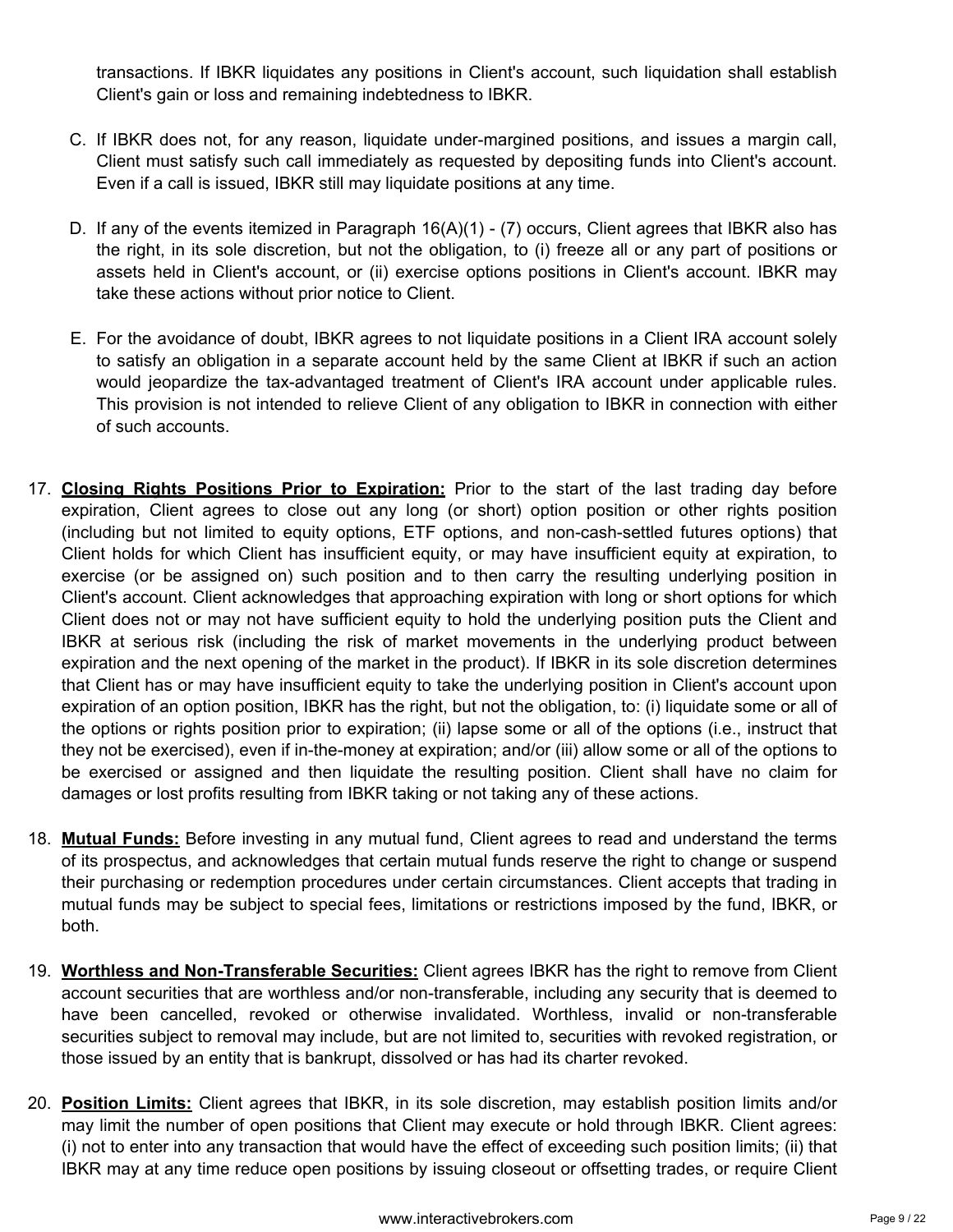to reduce open positions; and (iii) that IBKR may refuse for any reason to accept orders to establish new positions. IBKR may impose and enforce such limits, reduction or refusal even if not required to do so by law or regulation. Client shall comply with all position limits established by IBKR, any regulatory or self-regulatory organization, or by any exchange. Client agrees to submit immediate Notice to IBKR if required to file position reports with any regulatory or self-regulatory organization or with any exchange, and agrees to promptly provide IBKR with copies of any such position reports.

- 21. **FINRA and SIPC Member:** IBKR is a broker-dealer registered with the Securities and Exchange Commission and is a member of the Financial Industry Regulatory Authority ("FINRA"), CRD#: 36418. IBKR is a member of the Securities Investor Protection Corporation ("SIPC"). SIPC currently protects the securities and/or other property in certain Client accounts up to \$500,000, including \$250,000 for claims for cash. SIPC does not cover fluctuations in the market value of investments. Account protection is not provided for the accounts of banks or broker-dealers maintained for their own account. **Nothing in this Agreement or on the IBKR website is intended to be a representation or warranty with respect to the terms of SIPC coverage, which are determined by SIPC.** Visit www.sipc.org or call (202) 371-8300 for more information.
- 22. **Universal Accounts:** An IBKR "Universal Account" is comprised of two underlying accounts: an SECregulated securities account and a CFTC-regulated commodity account. Client authorizes IBKR to make transfers between the securities and commodity accounts to cover Margin Requirements and other obligations, and to liquidate positions in one account to cover obligations in the other account. While IBKR may (but is not required to) provide a mechanism for Client to express a preference regarding in which account cash awaiting investment should be held, excess cash may be swept from one account to the other by IBKR to provide excess coverage for margin or other obligations at IBKR's sole discretion. Client authorizes IBKR to provide combined confirmations/statements for both accounts. **Only assets in the securities account are covered by SIPC protection and excess coverage; SIPC does not cover assets in the commodity account.**
- 23. **Short Sales:** Client acknowledges that: (i) short sales must be made in a margin account, subject to Margin Requirements; (ii) interest rates paid to, or rates or fees collected from, Client in connection with borrowing securities to maintain short positions are subject to frequent change and will vary based on the nature of the security sold short (e.g., financing a short position in a hard-to-borrow stock may be much more costly); (iii) IBKR may reject any short sale if IBKR does not believe it can borrow the relevant security for delivery; (iv) if IBKR cannot borrow (or re-borrow after a recall notice) stock, IBKR may buy-in stock on Client's behalf, without notice to Client, to cover short positions and Client is liable for any losses/costs; and (v) short sale regulations, or unavailability of stock to borrow, may require IBKR to close out a short position of Client, in which case Client may be charged commission on the close-out trade.
- 24. **IBKR's Right to Loan/Pledge Client Assets:** As permitted by law and without notice to Client, IBKR is authorized by Client to lend to itself or others Client securities or assets (generally, securities that may be held in a margin account) and pledge, or re-pledge (or, for margin accounts, hypothecate or re-hypothecate) Client's securities and assets, separately or together with those of other Clients, for any amount due in any IBKR account in which Client has an interest, without retaining in IBKR's possession or control a like amount of assets. IBKR may receive financial or other benefits by loaning Client securities and IBKR may retain such benefits without disclosing the amount of or otherwise accounting for such benefits to Client. Such loans could limit Client's ability to exercise securities' voting rights.
- 25. **Security Interest:** All assets of any kind held by or on behalf of IBKR for Client's account are hereby pledged to IBKR and Client hereby grants to IBKR a perfected first-priority lien and security interest in IBKR's favor to secure performance of obligations and liabilities to IBKR arising under this or any other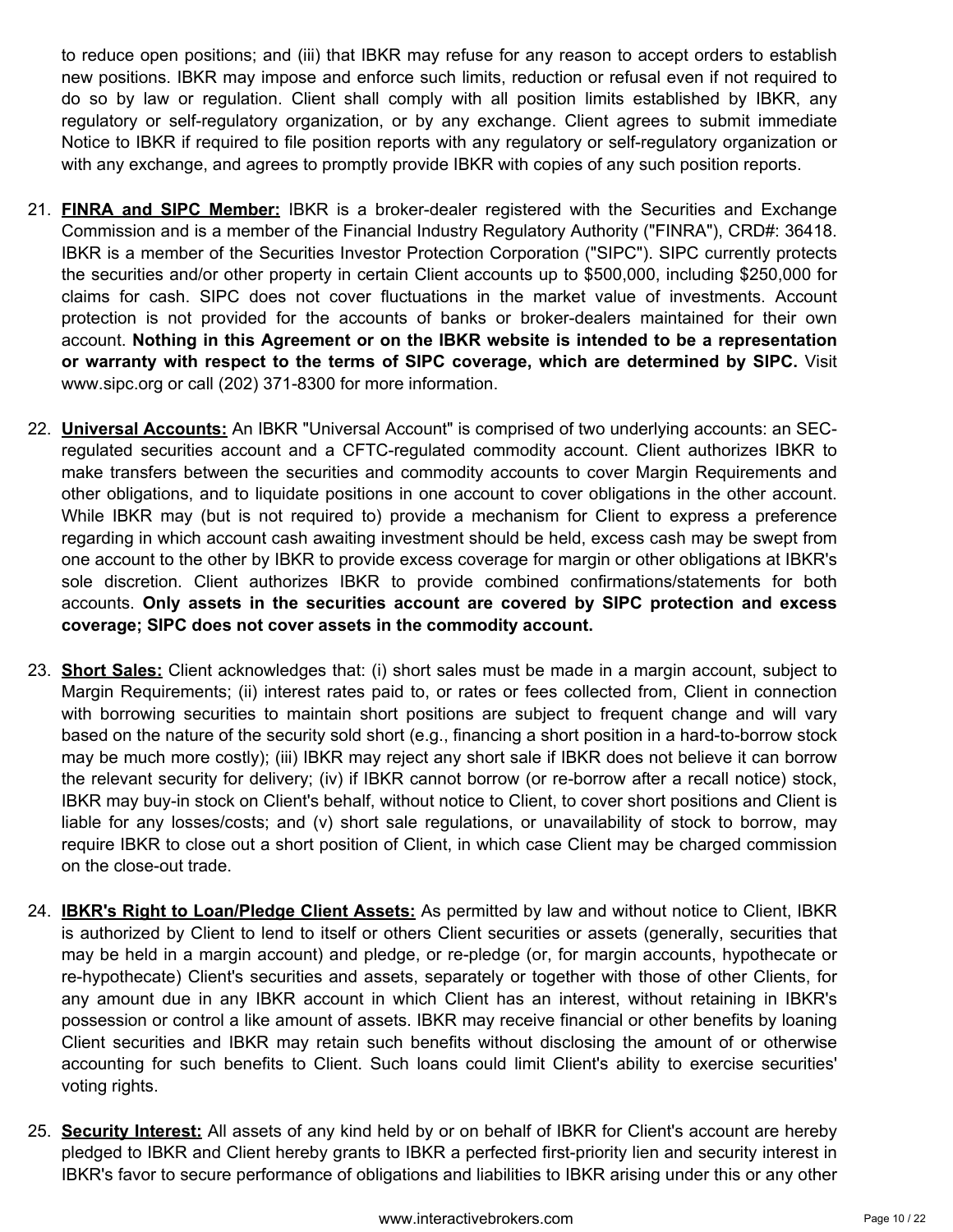Agreement with IBKR. Notwithstanding the above, and for the avoidance of doubt, no assets of an IRA account shall be pledged as collateral for the obligations of any other accounts and no non-IRA account shall be pledged as collateral for the obligations of an IRA account.

- 26. **No Restricted Securities:** Unless Client has submitted written Notice to IBKR to the contrary, no assets held as collateral are "restricted securities," as such term is defined pursuant to Rule 144 under the Securities Act of 1933, (the "Securities Act"), or securities of an issuer with which Client is an "affiliate" (as such term is defined pursuant to Rule 144 under the Securities Act), and Client will not attempt to sell such shares through IBKR without prior written Notice to and written consent of IBKR.
- 27. **Event of Default:** A "Default" occurs automatically, without notice, upon: (i) Client's breach or repudiation of any agreement with IBKR; (ii) Client failure to provide assurances satisfactory to IBKR (in IBKR's sole discretion) of performance of an obligation, after request from IBKR; (iii) proceedings by or against Client under any bankruptcy, insolvency, or similar law; (iv) assignment for the benefit of Client's creditors; (v) appointment of a receiver, trustee, liquidator or similar officer for Client or Client's property; (vi) Client representations being untrue or misleading when made or later becoming untrue and not corrected within three (3) business days; (vii) legal incompetence of Client; (viii) the suspension of, or the commencement of any proceeding to suspend Client's business or license issued by any regulatory or governmental body; (ix) Client failure to respond to IBKR's attempts to contact the Client concerning potentially abandoned property; or (x) IBKR having reason to believe that any of the foregoing is likely to occur imminently. Client agrees that, upon a Default, IBKR may terminate any of IBKR's obligations to Client and may deduct from the equity in any Client account any losses, costs, expenses or other liabilities incurred by IBKR arising from such Default.
- 28. **Suspicious Activity:** If IBKR in its sole discretion believes that a Client account has been involved in any fraud or crime or violation of laws or regulations, has been accessed unlawfully, or is otherwise involved in any suspicious activity (whether as victim or perpetrator, or otherwise), IBKR may suspend or freeze the account or any privileges of the account, may freeze or liquidate funds or assets of Client, or may utilize any of the remedies in this Agreement for a "Default." Client waives any claim for loss or damages against IBKR arising out of or related to IBKR exercising its rights under this paragraph.
- 29. **Unclaimed Property:** Under the laws applicable to Client's account, IBKR may be required to turn over to government authorities property that is deemed abandoned. To avoid such escheatment of property, Client must periodically show activity on their account (by logging in) or otherwise contact IBKR. Before remitting abandoned property, IBKR will send written notice to the last know physical and email address on the account. IBKR is not liable for any loss arising from or related to escheatment of Client property under applicable law.

## 30. **Multi-Currency Function in IBKR Accounts:**

A. Clients may be able to conduct transactions and trade products denominated in different currencies. If Client incurs an obligation in a currency (for example, by a withdrawal of such currency or by purchase of a product denominated in such currency), and if insufficient funds exist in the account in that currency, a margin loan shall be created to fund the obligation, secured by the assets in Client's accounts. If Client maintains positions denominated in foreign currencies, IBKR will calculate Margin Requirements by applying exchange rates specified by IBKR. **IBKR will apply "haircuts" (a percentage discount on the foreign currency equity amount) to reflect the possibility of fluctuating exchange rates between the base currency and the foreign currency. Client must closely monitor margin requirements at all times,**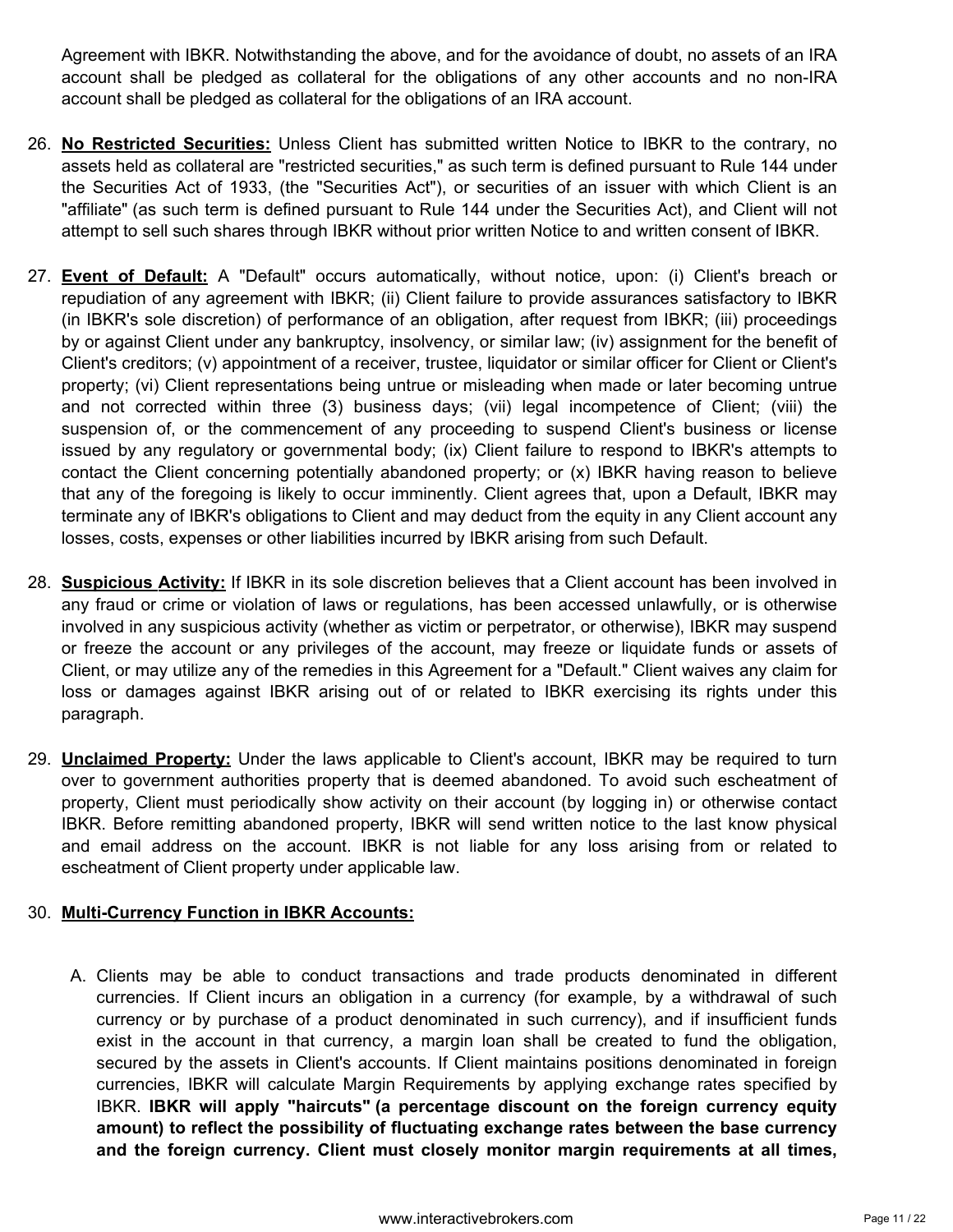**particularly for positions denominated in foreign currencies, because fluctuation in the currency and the value of the underlying position can cause a margin deficit and may result in liquidation of Client's positions.**

- B. IBKR does not warrant that it will allow cash withdrawals or deposits in every currency in which investment products are denominated on the IBKR platform. In such case, Client authorizes IBKR to convert the currency of the credit or debit of the product to a currency in which a withdrawal or deposit is allowed (at then-current rates on the IBKR platform, plus applicable commission). If the account type or the IBKR platform does not support carrying a debit in a particular currency to satisfy an obligation to IBKR incurred in that currency (for example, by entering an order in an options or futures contract settled in a particular currency), Client agrees that IBKR may convert to the appropriate currency funds sufficient to meet applicable obligations or requirements.
- C. Client agrees that IBKR's obligations to Client shall be denominated in: (i) the United States dollar; (ii) a currency in which funds were deposited by Client or were converted at the request of Client, to the extent of such deposits and conversions; or (iii) a currency in which funds have accrued to the Client as a result of trading conducted on a designated contract market or registered derivatives transaction execution facility, to the extent of such accruals. Information regarding Client's currency conversions is provided on the IBKR Client statements.
- D. Client further agrees that IBKR may hold Client funds in: (i) the United States; (ii) a money-center country as defined by the US Commodity Exchange Act and regulations thereunder; or (iii) the country of origin of the currency. In addition, Client authorizes IBKR to hold Client's funds outside the United States, in a jurisdiction that is neither a money-center country nor the country of origin of the currency in order to facilitate Client's trading in investments denominated in that jurisdiction's currency.

# 31. **Foreign Currency Exchange ("Forex") Transactions:**

- A. **High Risks of Forex Trading: Forex trading is generally unregulated, is highly risky due to the leverage (margin) involved, and may result in loss of funds greater than client has on deposit in the account. Client represents that Client has read the "Risk Disclosure Statement for Forex Trading and Multi-Currency Accounts" provided separately by IBKR.**
- B. For Forex transactions, IBKR generally will act as agent or riskless principal and charge a fee. IBKR may effect Forex transactions through an affiliate or third party, which may profit or experience a loss from such transactions. IBKR may act as agent both for buyer and seller in a transaction. Client agrees that IBKR may transfer, to or from Client's regulated futures or securities accounts, and from or to any of Client's non-regulated Forex account, any funds or assets that may be required to meet margin requirements, reduce debit balances or for any other lawful reason.
- C. Netting:
	- i. Netting by Novation. Each Forex transaction between Client and IBKR will immediately be netted with all then-existing Forex transactions between Client and IBKR for the same currencies to constitute one transaction.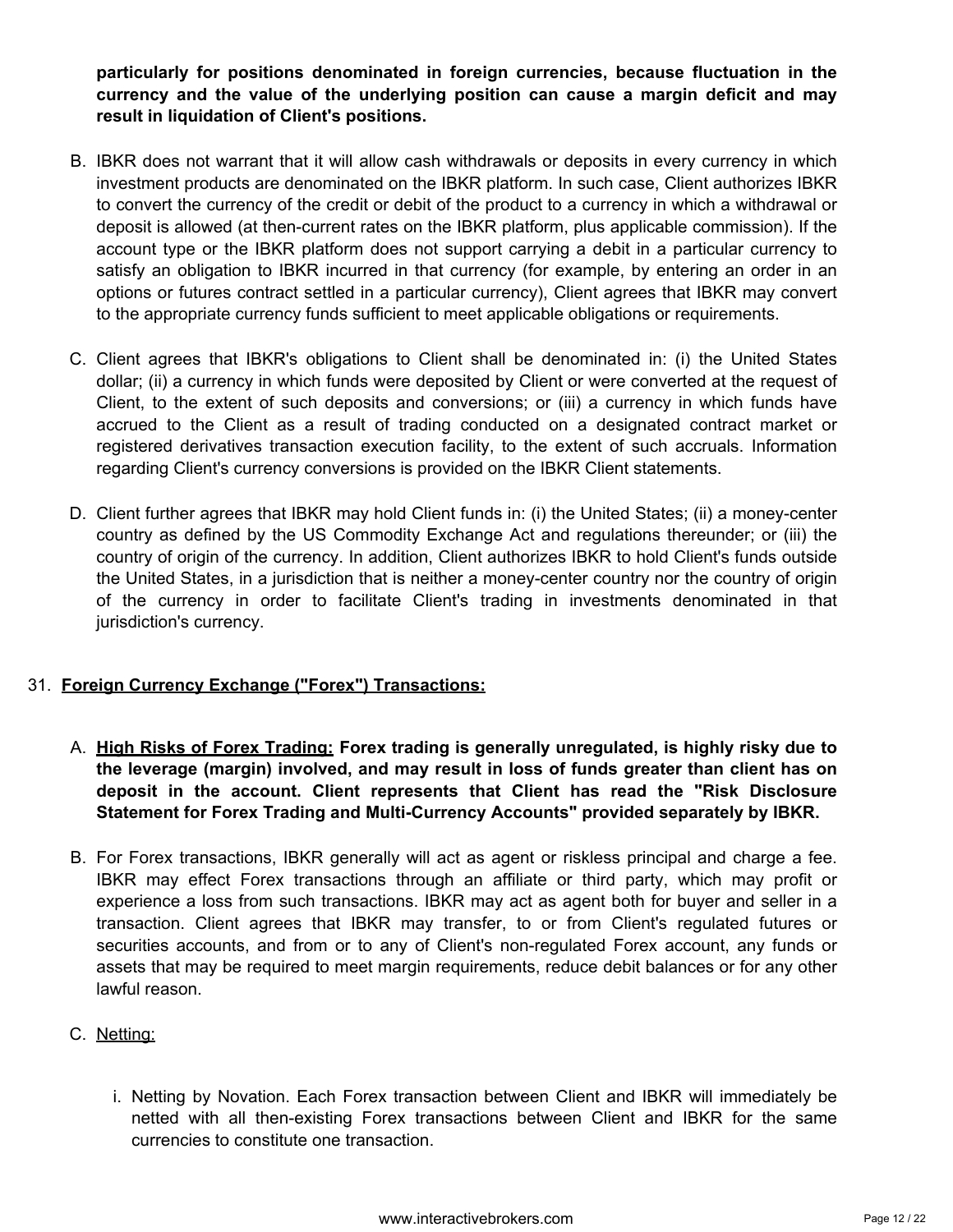- ii. Payment Netting. If on any delivery date more than one delivery of a currency is due, each party shall aggregate the amounts deliverable and only the difference shall be delivered.
- iii. Close-Out Netting. If Client: (a) incurs a margin deficit in any IBKR account, (b) defaults on any obligation to IBKR, (c) becomes subject to bankruptcy, insolvency or other similar proceedings, or (d) fails to pay debts when due, IBKR has the right in its sole discretion, but not the obligation, to close out Client's Forex transactions, liquidate all or some of Client's collateral (as set forth in Paragraph 16) and apply the proceeds to any debt to IBKR.
- iv. Upon Close-Out Netting or any "Default", all outstanding Forex transactions will be deemed terminated as of the time immediately preceding the triggering event, petition or proceeding.
- v. IBKR's rights herein are in addition to any other rights IBKR has whether by agreement (including but not limited to IBKR rights set forth in other paragraphs of this Agreement), by law or otherwise.
- D. Nothing herein constitutes a commitment of IBKR to offer Forex transactions generally or to enter into any specific Forex transaction. IBKR reserves the right to refuse any Forex order or to decline to quote a two-sided market in any currency.
- 32. **Commodity Options and Futures Not Settled in Cash:** Client acknowledges that, except as otherwise permitted under Schedule A hereto:
	- A. For futures contracts that do not settle in cash but settle by physical delivery of the commodity (including currencies, except for currencies on IBKR's Deliverable Currency List), Client cannot make or receive delivery.
	- B. For options contracts that settle into futures contracts covered by subparagraph A above, Client cannot hold such option contract to expiry if doing so would result in Client being obligated to make or receive delivery on such futures contract.
	- C. If Client has not offset a commodity option or physical delivery futures position prior to the deadline on the IBKR website, IBKR is authorized to roll or liquidate the position or liquidate any position or commodity resulting from the option or futures contract, and Client shall be liable to IBKR for all losses or costs incurred in connection with such transactions.

# 33. **Commissions and Fees, Interest Charges, Funds:**

A. Client shall pay to IBKR commissions, fees and interest at the rates and terms specified on the IBKR website unless: (i) otherwise agreed in writing by IBKR (through its Chief Executive Officer or General Counsel); or (ii) a separate commission, fee or interest schedule applies based on Client's relationship to a third party, such as an introducing broker or financial advisor for Client's IBKR account.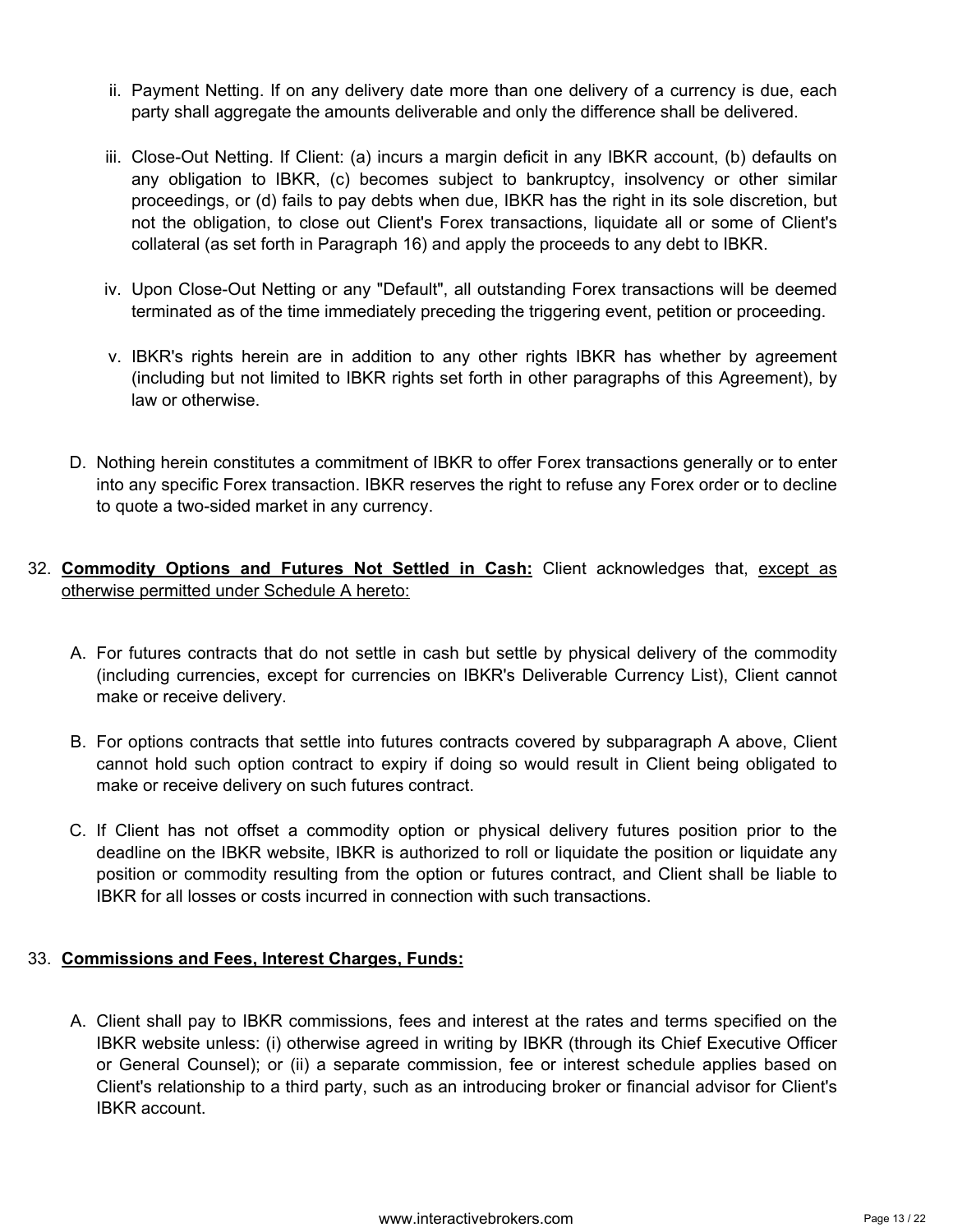- B. IBKR deducts commissions and fees from Client accounts, which will reduce account equity. Commissions will generally be deducted on the same day as they are earned, which is generally the trade date. Positions will be liquidated (as set forth in Paragraph 16) if commissions or other charges cause a margin deficiency. Changes to commissions and fees are effective immediately either upon posting on the IBKR website or email or other written notice to Client. IBKR shall pay credit interest to, and charge debit interest from, Client at interest rates and terms published on the IBKR website. Client funds will not be disbursed until after transactions are settled. The terms and conditions that govern the deposit and withdrawal of funds (including holding periods) are as specified on the IBKR website.
- C. For certain products, IBKR may offer "tiered" or "unbundled" or "component" commissions where the total commission is based on various component factors (e.g., exchange fees, IBKR fees, etc.). These commission models are not intended to be a direct pass-through of exchange and third-party fees and rebates. Costs passed on to clients in these commission schedules may be greater than the costs paid by IBKR to the relevant exchange, regulator, clearinghouse or third party. For example, IBKR may receive volume discounts that are not passed on to clients. Likewise, rebates passed on to clients by IBKR may be less than the rebates IBKR receives from the relevant market.
- D. IBKR is not required to compensate Client for any differential tax treatment, and if Client is allocated a substitute payment in lieu of interest, dividends, or other payments, Client understands that such a payment may not be entitled to the same tax treatment. IBKR may allocate payments in lieu of interest, dividends, or other payments by any mechanism permitted by law.
- E. Notwithstanding any language to the contrary in this Agreement or on the IBKR website regarding credit and debit interest, interest rates for a particular currency may be "negative." If the interest rate on funds held in a particular currency is negative, this means Client will be charged a fee at the negative interest rate for positive balances in such currency, and earn interest for negative balances in the currency. Client should refer to rates specified on the IBKR website.

## 34. **Account Deficits and Exposure Fees:**

- A. If an account incurs an equity deficit (regardless of account type), margin interest rates as specified on the IBKR website will apply until the balance is repaid. IBKR has the right, but not the obligation, to treat a cash account in equity deficit as a margin account. **Client agrees to pay reasonable costs and expenses of collection for any unpaid Client deficit, including attorneys' and collection-agent fees**. If IBKR seeks to recover any unpaid Client deficit through a court or arbitration proceeding, IBKR reserves the right to recover interest at statutory interest rates, rather than margin interest rates. IBKR may take all steps permissible under applicable law to recover an unpaid Client deficit, including but not limited to transferring or assigning the debt to an affiliate or other third-party entity for collection.
- B. IBKR calculates and charges a daily "exposure fee" to Client accounts that are deemed in IBKR's discretion to have significant risk exposure (potential exposure that exceeds the account's equity were certain scenarios to occur). The exposure fee is NOT a form of insurance for Client's account. If Client's account incurs a debt or deficit to IBKR, Client remains liable to IBKR to satisfy that debt or deficit. Payment of exposure fees does NOT reduce, offset, or relieve Client of that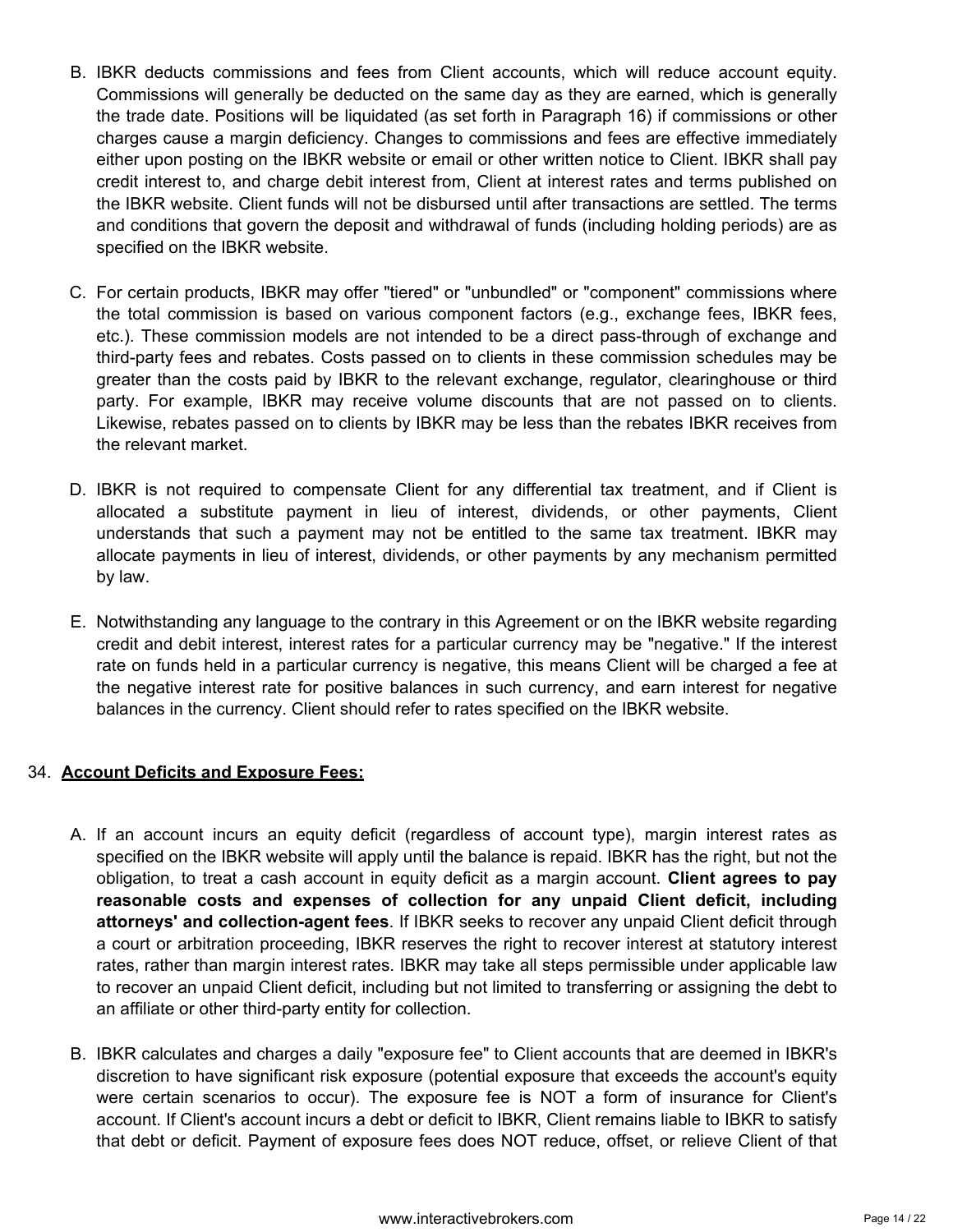liability Deduction of exposure fees will reduce account equity. Positions may be liquidated if exposure fees cause a margin deficiency.

- 35. **Risks of Foreign Markets; After Hours Trading: Client acknowledges that trading securities, options, derivatives, futures, currencies or any product on a foreign market is speculative and involves high risk. Trading outside ordinary market hours poses special risks, including risk of lower liquidity, higher volatility, changing prices, unlinked markets, news announcements affecting prices, and wider spreads. Client represents that Client is knowledgeable of, and able to assume, these risks.**
- 36. **Risks Regarding Political and Governmental Actions:** Governments of countries in which IBKR clients reside, or countries in which IBKR clients invest, may take economic and/or political actions that are adverse to investors and such actions may negatively affect Client's account. Client agrees that IBKR is not liable for such actions. For example, if Client invests in securities, futures, foreign currency or other investment products in a foreign jurisdiction, such assets, or cash to secure such assets, typically will be held at a bank, clearinghouse or other facility in such foreign jurisdiction. Assets and cash held in foreign jurisdictions are inherently vulnerable to the risk that the government in such jurisdiction could freeze or confiscate or take some other action against such assets for some purpose, temporarily or permanently. Likewise, even with respect to investments within Client's own country, governments may freeze or take other action against such assets on the basis of political, economic, or military conflict. Client acknowledges and agrees that IBKR (and its affiliates) cannot and will not protect Client from actions by any governmental, political, military, or economic actor that may adversely impact Client's assets held by IBKR, its agents or subcustodians. Client agrees that that IBKR (and its affiliates) is not liable for any losses or damages Client may incur as a result of any such action.

## 37. **Knowledge of Securities, Warrants and Options; Corporate Actions:**

- A. Client is responsible for knowing the terms of any securities, options, derivatives, futures, warrants or other products in Client's account, including but not limited to upcoming corporate actions (e.g., tender offers, reorganizations, stock splits, bankruptcy or class action rights, etc.) and expiration dates of futures, options or other derivative products. IBKR has no obligation to notify Client of any such or similar terms, corporate actions, expiration dates, deadlines, required actions, or dates of meetings, nor is IBKR obligated to take any action without written Notice from Client to IBKR.
- B. If Client receives fractional shares as the result of a stock split or other corporate action, IBKR, in its sole discretion, may sell the fractional shares either on the open market or to the issuer or transfer agent, and Client is entitled to receive Client's pro rata share of the proceeds of such sale. If sold on the open market, the sale price may differ from that offered to certain registered owners by the issuer or transfer agent.
- 38. **Quotes, Market Information, Research and Internet Links:** Quotes, news, research, and information accessible through IBKR tools and services (including through links to outside websites) ("Information") may be prepared and/or provided by third parties ("Providers"). The Information is the property of the Provider or their licensors, who are solely responsible for its content, and is protected by law. Client agrees not to reproduce, distribute, sell or commercially exploit the Information in any manner without written consent of the Provider. IBKR reserves the right to terminate access to the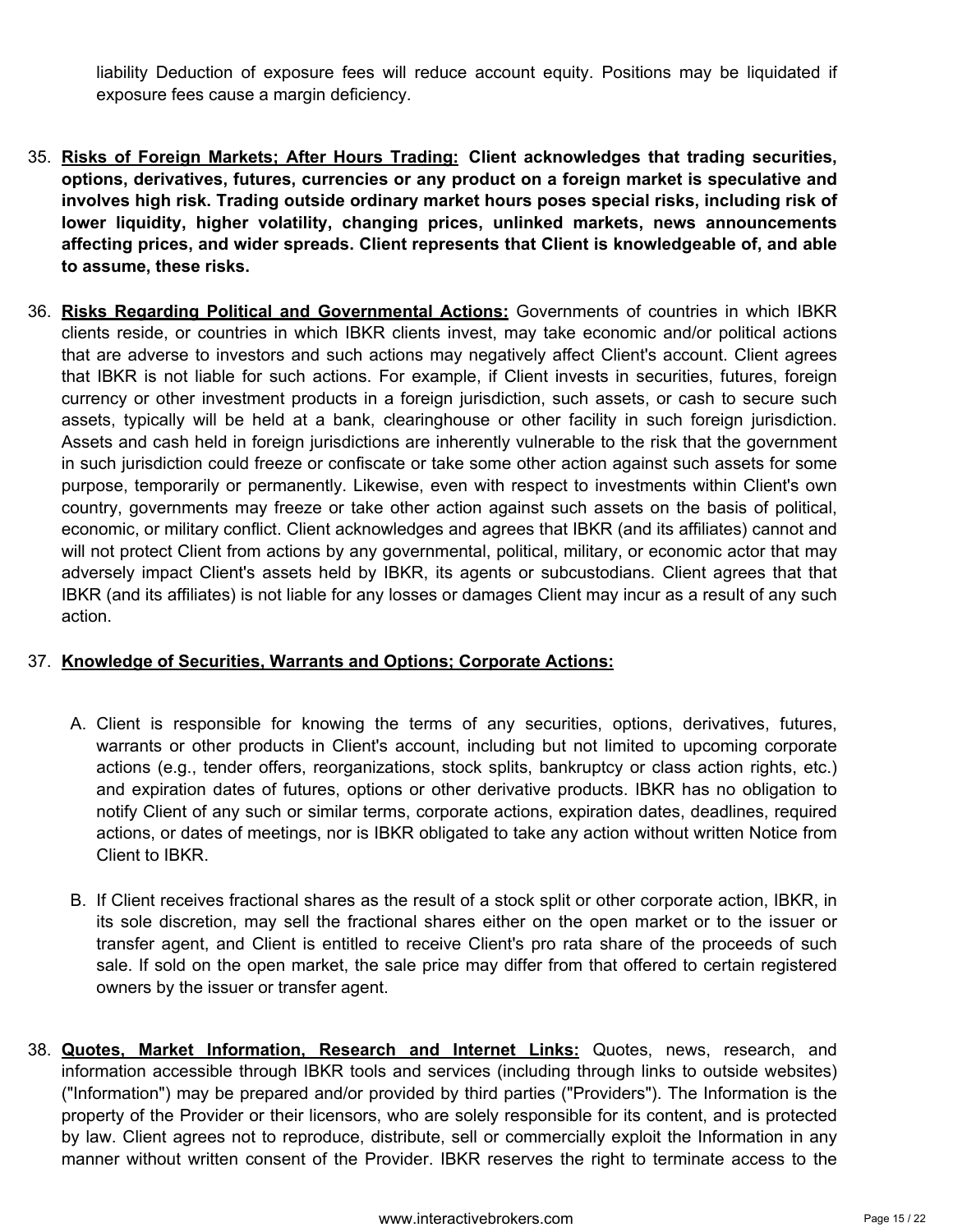Information. None of the Information constitutes a recommendation by IBKR or a solicitation to buy or sell. IBKR, its affiliates, and the Providers do not guarantee accuracy, timeliness, or completeness of the Information, and Client should consult an advisor before making investment decisions. **Reliance on quotes, data or other information is at Client's own risk. In no event will IBKR, any IBKR affiliate, or the Providers be liable for consequential, incidental, special or indirect damages arising from use of the Information. THERE IS NO WARRANTY OF ANY KIND, EXPRESS OR IMPLIED, REGARDING THE INFORMATION, INCLUDING WARRANTY OF MERCHANTABILITY, WARRANTY OF FITNESS FOR A PARTICULAR USE OR WARRANTY OF NON-INFRINGEMENT**.

39. **License to Use IBKR Software:** IBKR grants Client a non-exclusive, non-transferable license to use all software related to provision of products and services hereunder ("IBKR Software") solely as provided herein. Title to IBKR Software and updates shall remain the sole property of IBKR or its affiliates, including all patents, copyrights, trademarks and other intellectual property rights. Client shall not sell, exchange or transfer the IBKR Software to others. Client shall not copy, modify, translate, decompile, reverse engineer, disassemble or reduce to a human readable form, or adapt, the IBKR Software or use it to create a derivative work, unless authorized in writing by IBKR (through its Chief Executive Officer or General Counsel). IBKR is entitled to immediate injunctive relief, without the necessity of establishing irreparable injury, for threatened breaches of these undertakings.

## 40. **LIMITATION OF LIABILITY:**

- A. CLIENT ACCEPTS THE IBKR SYSTEM "AS IS", AND WITHOUT WARRANTIES, EXPRESS OR IMPLIED, INCLUDING, BUT NOT LIMITED TO: THE IMPLIED WARRANTIES OF MERCHANTABILITY OR FITNESS FOR A PARTICULAR USE, PURPOSE OR APPLICATION; TIMELINESS; FREEDOM FROM INTERRUPTION; OR ANY IMPLIED WARRANTIES ARISING FROM TRADE USAGE, COURSE OF DEALING OR COURSE OF PERFORMANCE. UNDER NO CIRCUMSTANCES SHALL IBKR (OR ANY AFFILIATE OF IBKR) BE LIABLE FOR ANY PUNITIVE, INDIRECT, INCIDENTAL, SPECIAL OR CONSEQUENTIAL LOSS OR DAMAGES, INCLUDING LOSS OF BUSINESS, PROFITS OR GOODWILL. IBKR (AND ANY AFFILIATE OF IBKR) SHALL NOT BE LIABLE TO CLIENT BY REASON OF DELAYS OR INTERRUPTIONS OF SERVICE OR TRANSMISSIONS, OR FAILURES OF PERFORMANCE OF THE IBKR SYSTEM, REGARDLESS OF CAUSE, INCLUDING, BUT NOT LIMITED TO: THOSE CAUSED BY HARDWARE OR SOFTWARE MALFUNCTION; GOVERNMENTAL, EXCHANGE OR OTHER REGULATORY ACTION; ACTS OF GOD; WAR, TERRORISM, PUBLIC HEALTH EVENTS (INCLUDING PANDEMICS); IBKR'S INTENTIONAL ACTS; OR IBKR'S FAILURE TO ACT TO PREVENT SERVICE DISRUPTION OR SYSTEM FAILURE. CLIENT RECOGNIZES THAT THERE MAY BE DELAYS OR INTERRUPTIONS IN THE USE OF THE IBKR SYSTEM, INCLUDING, FOR EXAMPLE, THOSE CAUSED INTENTIONALLY BY IBKR FOR PURPOSES OF SERVICING THE IBKR SYSTEM.
- B. NOTHING IN THIS AGREEMENT REPRESENTS A CONTRACTUAL PROMISE OF WARRANTY TO THE CLIENT REGARDING IBKR'S COMPLIANCE WITH APPLICABLE LAWS, RULES, OR REGULATIONS. NOR IS ANYTHING IN THIS AGREEMENT INTENDED TO CREATE A CONTRACTUAL OR PRIVATE CAUSE OF ACTION FOR ANY NON-COMPLIANCE WITH APPLICABLE LAWS, RULES (INCLUDING BUT NOT LIMITED TO RULES OF ANY EXCHANGE, MARKET CENTER, OR CLEARINGHOUSE) OR REGULATIONS. IBKR SPECIFICALLY DISCLAIMS ANY SUCH WARRANTY OR OBLIGATION.
- 41. **INDEMNIFICATION:** Client agrees to indemnify, hold harmless and defend IBKR, its affiliates, and their respective officers, directors, employees, agents, and representatives from any and all liabilities,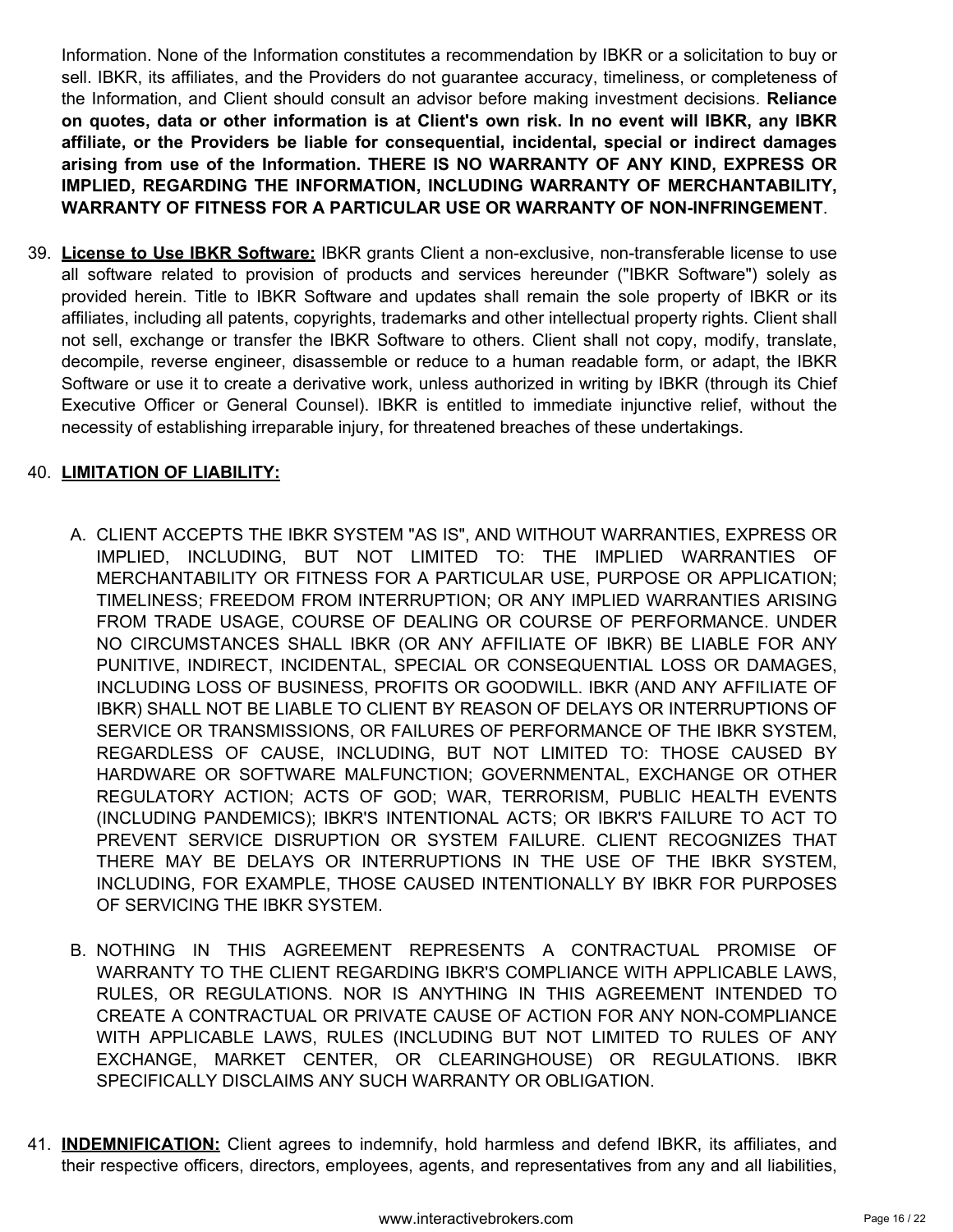losses, costs, judgments, penalties, claims, actions, damages, or expenses (collectively, "Losses") arising from or relating to: (i) any action taken in reliance on any representation, information or instruction received from Client; (ii) Client's breach of this Agreement; (iii) any action taken by IBKR to enforce its rights under this Agreement; (iv) any inquiry, information request, or other action by a third party related to Client's account, including to Client assets, liabilities, transactions, instructions, actions, or inactions; (v) any Event of Default as defined hereunder; or (vi) Client's violation or infringement of any intellectual property right held by IBKR or its affiliates, except to the extent that such Losses directly result from IBKR's gross negligence, fraud or willful misconduct.

- 42. **Client Must Maintain Alternative Trading Arrangements:** Computer-based systems and networks such as those used by IBKR are inherently vulnerable to disruption, delay or failure. As detailed herein, IBKR is not liable to Client for any loss Client may suffer due to any restrictions on Client's account or interruptions, delays, or failure of IBKR systems. In order to mitigate the risk of loss to Client that may be caused by such an event, or due to any other disruption in Client's ability to use their IBKR account, Client agrees to maintain alternative trading arrangements of sufficient capacity and utility to allow Client to open, close or change positions as necessary to modify risk of loss to Client in the event of disruption in Client's ability to use IBKR systems or services.
- 43. **Fast and Volatile Markets:** During periods of heavy trading and/or fast or volatile market conditions with wide price fluctuations ("Fast Markets"), there may be delays in IBKR executing Client's orders or providing trading activity reports to Client. If Client places a market order in a Fast Market, there may be a significant difference in the quote Client receives prior to or at the time Client places the order and the execution price Client receives. By placing a market order under such conditions, Client accepts this risk and waives any claim related to a difference between quoted and execution price. If IBKR, in its sole discretion, believes any particular stock is or may be volatile, IBKR may, but is not obligated to, decline to allow customers, including Client, to place orders for that stock through IBKR's systems. In addition, IBKR reserves the right, but is not obligated, to prevent any IPO stock from being traded through IBKR's services. IBKR is not liable to Client for any losses, lost opportunities or increased commissions that may result from Client being unable to place orders for these stocks through IBKR's services.
- 44. **IBKR and Its Affiliates:** A copy of IBKR's audited financial statements shall be posted on the IBKR website and, upon receipt of written Notice of a request, mailed to Client. Clients shall rely only on the financial condition of IBKR, and not on its affiliates, which are not liable for IBKR's acts and omissions.
- 45. **DISCLOSURE STATEMENT: THIS STATEMENT IS FURNISHED TO YOU BECAUSE RULE 190.10 (c) OF THE COMMODITY FUTURES TRADING COMMISSION REQUIRES IT FOR REASONS OF FAIR NOTICE UNRELATED TO IBKR'S CURRENT FINANCIAL CONDITION: (A) YOU SHOULD KNOW THAT IN THE UNLIKELY EVENT OF IBKR'S BANKRUPTCY, PROPERTY, INCLUDING PROPERTY SPECIFICALLY TRACEABLE TO YOU, WILL BE RETURNED, TRANSFERRED OR DISTRIBUTED TO YOU, OR ON YOUR BEHALF, ONLY TO THE EXTENT OF YOUR PRO RATA SHARE OF ALL PROPERTY AVAILABLE FOR DISTRIBUTION TO CLIENTS; (B) NOTICE CONCERNING THE TERMS FOR THE RETURN OF SPECIFICALLY IDENTIFIABLE PROPERTY WILL BE MADE BY PUBLICATION IN A NEWSPAPER OF GENERAL CIRCULATION; (C) THE COMMISSION'S REGULATIONS CONCERNING BANKRUPTCIES OF COMMODITY BROKERS CAN BE FOUND AT TITLE 17 OF THE CODE OF FEDERAL REGULATIONS PART 190.**
- 46. **Consent to Accept Electronic Records and Communications:** Client agrees that IBKR may furnish, and Client consents to accept, records and communications in electronic form to the maximum extent permitted by applicable law, including but not limited to electronic trade confirmations, account statements, tax information, proxy materials and other Client records and communications (collectively, "Records and Communications"). Electronic Records and Communications may be sent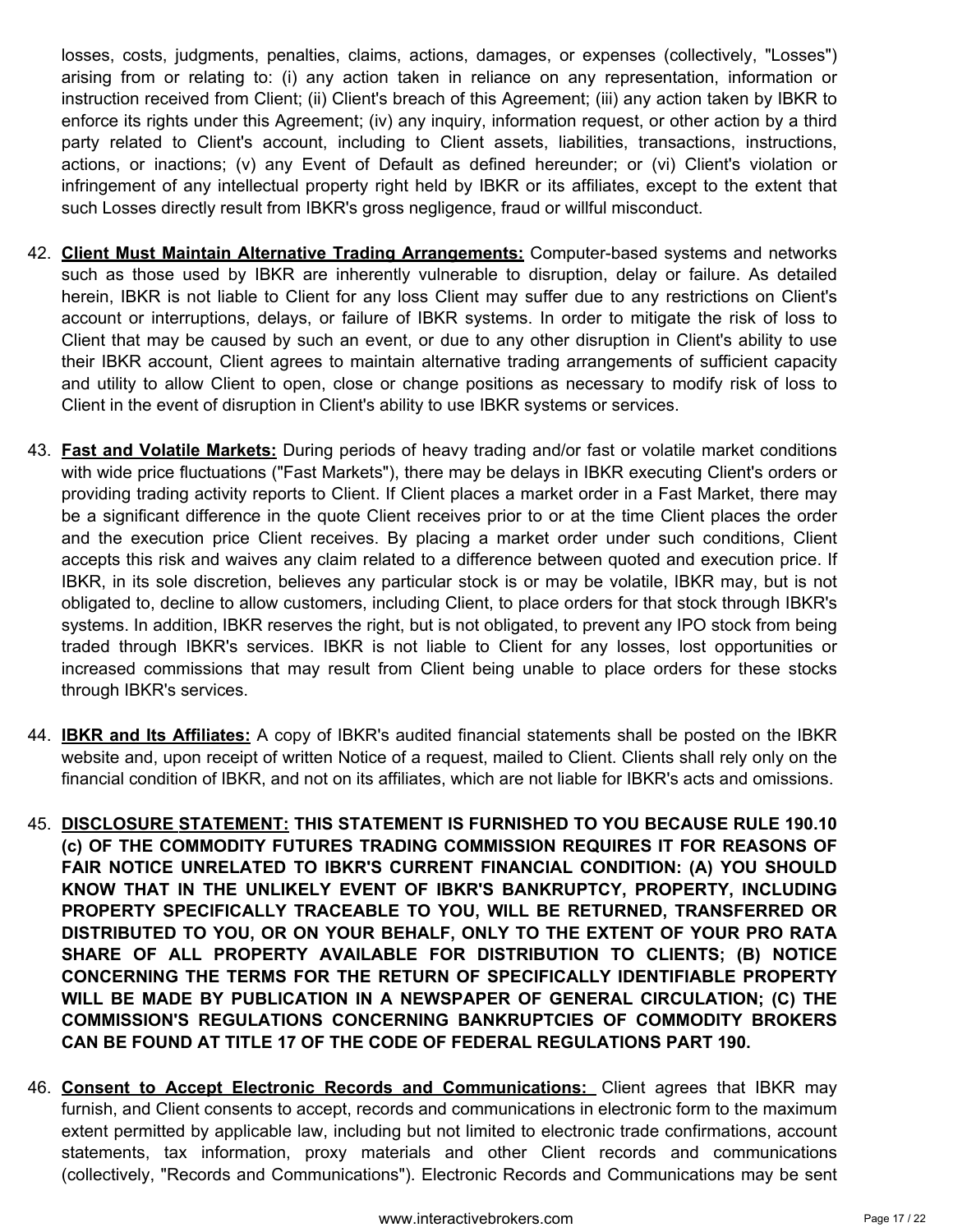to Client's Trader Workstation ("TWS") or to Client's email address, or for security purposes may be posted on the IBKR website or on the secure website of one of IBKR's service providers and Client will need to log in and retrieve the Record or Communication. Client's consent to the receipt of electronic Records and Communications will apply on an ongoing basis and for every tax year unless withdrawn by Client. Client may withdraw such consent at any time by notification to IBKR. If Client withdraws such consent, IBKR will provide required Records and Communications (e.g., tax documents, proxy materials, etc.) in paper form. However, IBKR reserves the right to require Client to close Client's account if Client withdraws consent to receiving electronic delivery of Records and Communications.

In order to trade using the IBKR TWS, and to receive Records and Communications through TWS, certain hardware systems and software are required. These requirements are described on the IBKR website. Because these requirements may change, Client must periodically refer to the IBKR website for current system requirements. To receive electronic mail from IBKR, Client is responsible for maintaining a valid and functioning email address. Client must submit immediate written Notice to IBKR of a change in Client's email address by using those procedures to change a Client email address available on the IBKR website.

- 47. **Complaints:** Complaints about Client's IBKR account may be directed to IBKR by submitting written Notice, as defined above, or by sending a letter by certified mail, return receipt requested to Interactive Brokers LLC, Attention: Client Services, 209 South LaSalle Street, 10th Floor, Chicago, IL 60604, USA.
- 48. **Governing Law:** This Agreement is governed by the laws of the State of New York, without giving effect to conflict-of-laws provisions. State and federal courts located in the County of New York have exclusive jurisdiction over disputes relating to this Agreement, and all other agreements entered between Client and IBKR, except when arbitration is provided. Client waives any objection to the bringing of any proceedings in any such court by IBKR and agrees not to claim that such proceedings have been brought in an inconvenient forum or that such court does not have jurisdiction over it. However, the foregoing shall not prevent IBKR from bringing an action in any court of any other jurisdiction, in its discretion. In all judicial actions, arbitrations or dispute resolution methods, the parties waive any right to punitive damages.
- 49. **Service of Process:** Client agrees that IBKR may effect service of process for any legal proceeding, including but not limited to arbitration actions, by email and either first-class US mail or overnight mail delivery to the email address and mailing address Client has most recently provided to IBKR in connection with Client's IBKR account.
- 50. **Assignment and Termination:** Client may not assign or transfer any rights or obligations hereunder without the prior written consent of IBKR (through its Chief Executive Officer or General Counsel). IBKR may assign any debts or deficits owed by Client to an IBKR affiliate. In addition, upon notice to Client, IBKR may assign this Agreement to another brokerage firm. This Agreement shall inure to the benefit of IBKR's successors and assigns. IBKR may terminate this Agreement or its services to Client at any time. Client may close their account upon written Notice to IBKR, but only after all positions are closed and all other requirements specified on the IBKR website regarding account closure are satisfied.
- 51. **Severability and Non-Waiver:** If any provision of this Agreement is unenforceable, it shall not invalidate other provisions. If any provision of this Agreement is declared or found to be illegal, unenforceable, or void, in whole or in part, then Client and IBKR will be relieved of all obligations arising under such provision, but only to the extent that it is illegal, unenforceable or void, and Client and IBKR agree that this Agreement will be deemed amended by modifying such provision to the minimum extent necessary to make it legal and enforceable while preserving its intent or, if that is not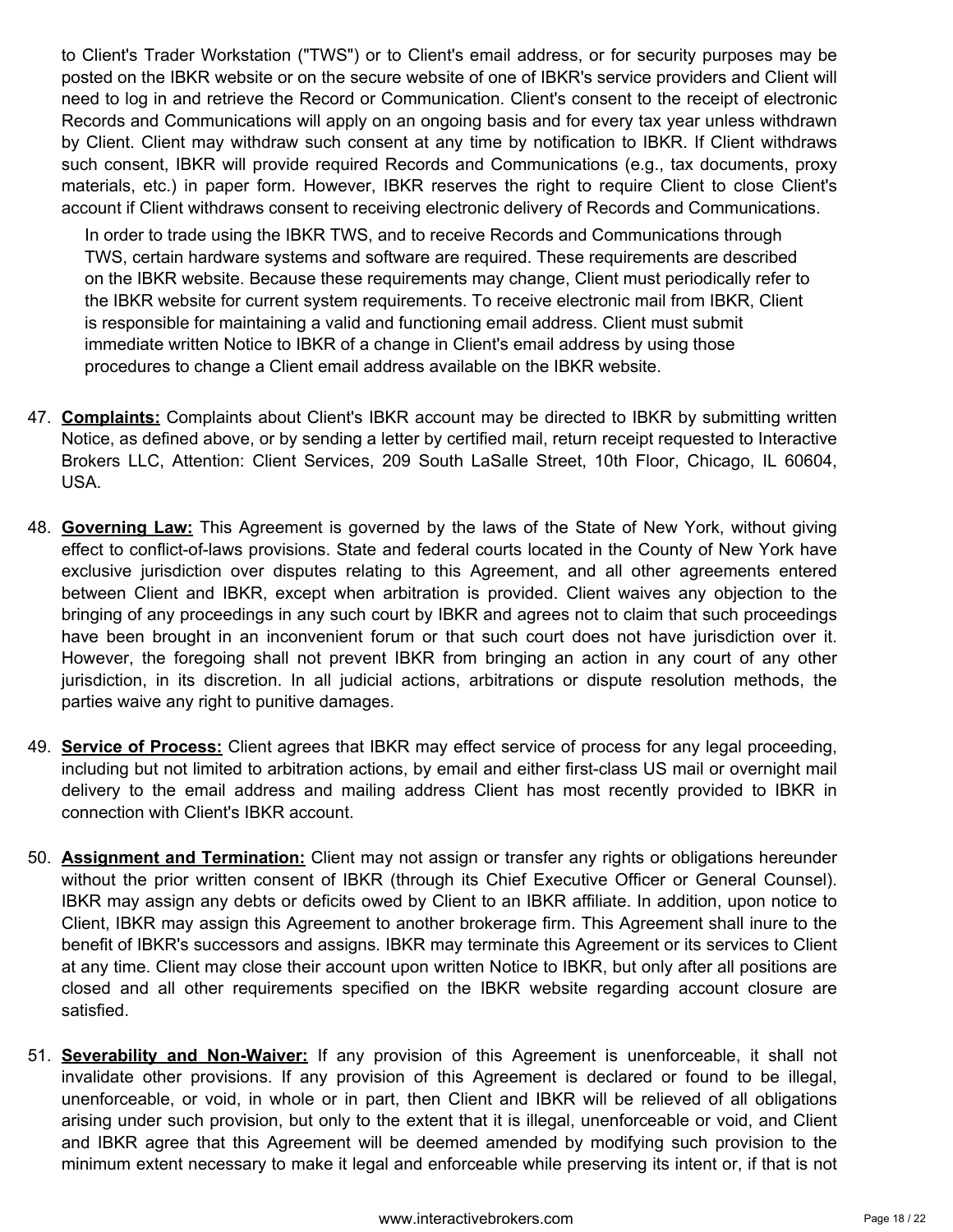possible, by substituting therefor another provision that is legal and enforceable and achieves the same objectives. Failure of IBKR to enforce any term or condition of this Agreement is not a waiver of the term or condition. No provision of this Agreement can be waived without the written consent of IBKR (through its Chief Executive Officer or General Counsel).

52. **Entire Agreement:** This Agreement contains the entire agreement between the parties, who have made no other representations or warranties. Client agrees to the provision of this Agreement in English and represents that Client understands its terms and conditions.

# 53. **Privacy and Data Protection:**

- A. Client accepts the Interactive Brokers Group Privacy Policy ("IBKR Privacy Policy"), which is posted on IBKR's website and is incorporated herein by reference. Client consents to the collection and use of Client's information as described in the IBKR Privacy Policy. If Client resides in the European Union ("EU") or is otherwise entitled to protection under EU data privacy laws, including the EU General Data Protection Directive ("GDPR"), Client agrees that IBKR may collect and process Client's personal data in accord with the IBKR Privacy Policy to the extent permitted under the GDPR.
- B. Client consents to recording of all telephone conversations with IBKR representatives.
- C. Client authorizes IBKR, directly or through third parties, to make any inquiries that IBKR considers necessary to conduct business with Client. This may include ordering a credit report, performing other credit checks, and performing an investigation in the event of any default or breach of the obligations herein by Client, or verifying the information Client provides against third-party databases. Any information obtained is maintained in accordance with the IBKR Privacy Policy.

## 54. **Mandatory Arbitration:**

- A. **This agreement contains a predispute arbitration clause. By signing an arbitration agreement, the parties agree as follows:**
	- i. **ALL PARTIES TO THIS AGREEMENT ARE GIVING UP THE RIGHT TO SUE EACH OTHER IN COURT, INCLUDING THE RIGHT TO A TRIAL BY JURY, EXCEPT AS PROVIDED BY THE RULES OF THE ARBITRATION FORUM IN WHICH A CLAIM IS FILED.**
	- ii. **ARBITRATION AWARDS ARE GENERALLY FINAL AND BINDING; A PARTY'S ABILITY TO HAVE A COURT REVERSE OR MODIFY AN ARBITRATION AWARD IS VERY LIMITED.**
	- iii. **THE ABILITY OF THE PARTIES TO OBTAIN DOCUMENTS, WITNESS STATEMENTS AND OTHER DISCOVERY IS GENERALLY MORE LIMITED IN ARBITRATION THAN IN COURT PROCEEDINGS**.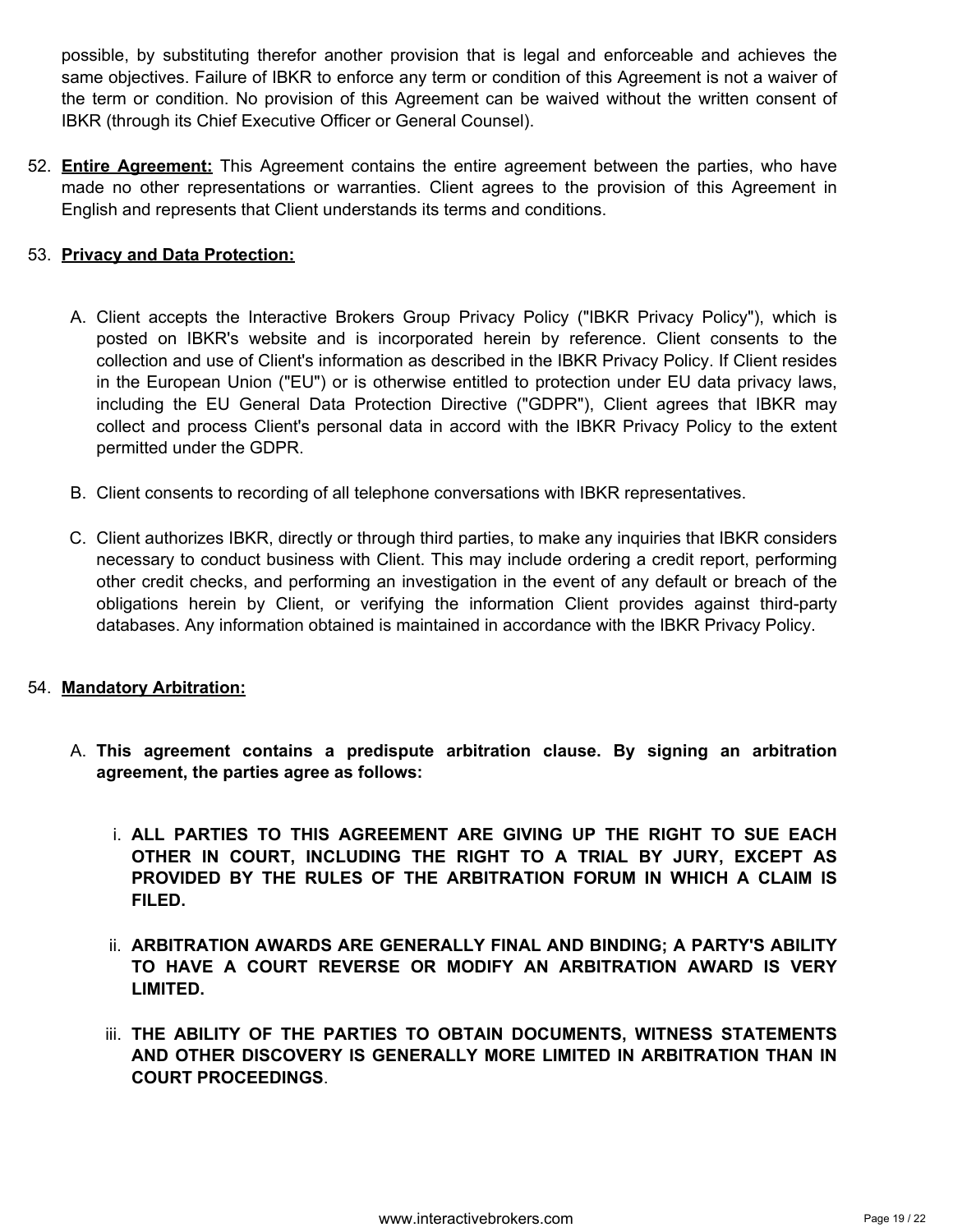- iv. **THE ARBITRATORS DO NOT HAVE TO EXPLAIN THE REASON(S) FOR THEIR AWARD UNLESS, IN AN ELIGIBLE CASE, A JOINT REQUEST FOR AN EXPLAINED DECISION HAS BEEN SUBMITTED BY ALL PARTIES TO THE PANEL AT LEAST 20 DAYS PRIOR TO THE FIRST SCHEDULED HEARING DATE.**
- v. **THE PANEL OF ARBITRATORS MAY INCLUDE A MINORITY OF ARBITRATORS WHO WERE OR ARE AFFILIATED WITH THE SECURITIES INDUSTRY.**
- vi. **THE RULES OF SOME ARBITRATION FORUMS MAY IMPOSE TIME LIMITS FOR BRINGING A CLAIM IN ARBITRATION. IN SOME CASES, A CLAIM THAT IS INELIGIBLE FOR ARBITRATION MAY BE BROUGHT IN COURT.**
- vii. **THE RULES OF THE ARBITRATION FORUM IN WHICH THE CLAIM IS FILED, AND ANY AMENDMENTS THERETO, SHALL BE INCORPORATED INTO THIS AGREEMENT.**
- B. **Client agrees that any controversy, dispute, claim, or grievance between IBKR, any IBKR affiliate or any of their shareholders, officers, directors employees, associates, or agents, on the one hand, and Client or, if applicable, Client's shareholders, officers, directors employees, associates, or agents on the other hand, arising out of, or relating to, this Agreement, or any account(s) established hereunder in which securities may be traded; any transactions therein; any transactions between IBKR and Client; any provision of the Client Agreement or any other agreement between IBKR and Client; or any breach of such transactions or agreements, shall be resolved by arbitration, in accordance with the rules then prevailing of any one of the following: JAMS (pursuant to JAMS's Comprehensive Arbitration Rules and Procedures), the Financial Industry Regulatory Authority, or the arbitration forum of any exchange of which IBKR is a member, as the true claimant-ininterest may elect. If Client is the claimant-in-interest and has not selected an arbitration forum within ten days of providing notice of Client's intent to arbitrate, IBKR shall select the forum. The award of the arbitrators, or a majority of them, shall be final, and judgment upon the award rendered may be entered in any court, state or federal, having jurisdiction.**
- C. **No person shall bring a putative or certified class action to arbitration, nor seek to enforce any pre-dispute arbitration agreement against any person who has initiated in court a putative class action; or who is a member of a putative class who has not opted out of the class with respect to any claims encompassed by the putative class action until:**
	- i. **the class certification is denied; or**
	- ii. **the class is decertified; or**
	- iii. **the Client is excluded from the class by the court.**

**Such forbearance to enforce an agreement to arbitrate shall not constitute a waiver of any rights under this Agreement except to the extent stated herein.**

55. **Attorney's Fees:** With the exception of IBKR's right to recover from Client the cost of IBKR's attorneys' fees under paragraphs 16 and 34 hereunder, in all other instances, including but not limited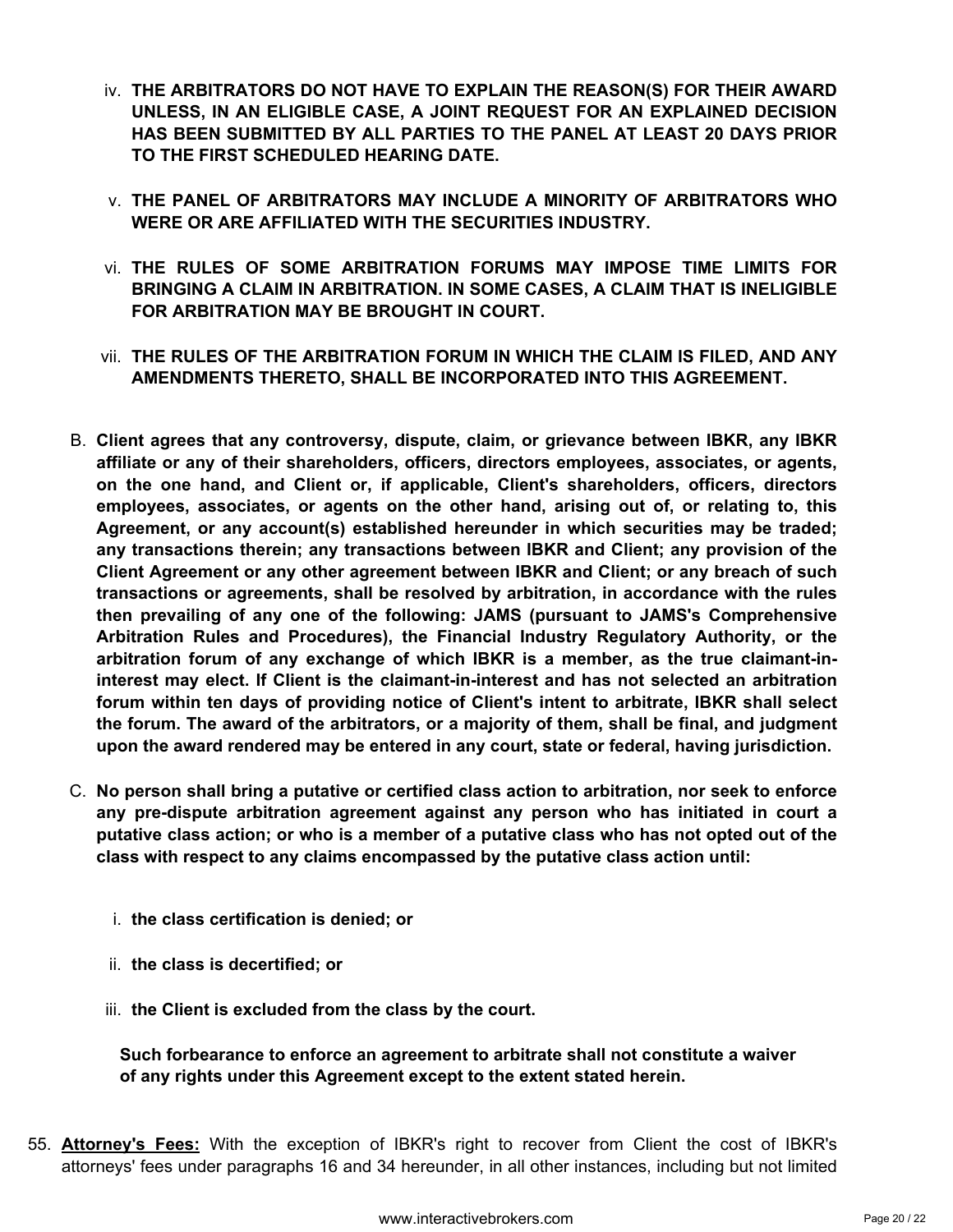to arbitration, mediation, litigation, inquiry, or any other matter or proceeding between or regarding Client and IBKR, IBKR and Client agree: (i) to bear their own legal costs, including attorney's fees; and (ii) waive rights to recover from the other party any such costs or fees incurred to the extent permissible under applicable law. Each party agrees to indemnify the other party for any costs or fees, including attorney's fees, incurred defending itself against any attempt by the other party to recover attorney's fees in violation of this provision.

# **THIS AGREEMENT CONTAINS A PRE-DISPUTE ARBITRATION CLAUSE IN PARAGRAPH 54 BY SIGNING THIS AGREEMENT I ACKNOWLEDGE THAT THIS AGREEMENT CONTAINS A PRE-DISPUTE ARBITRATION CLAUSE AND THAT I HAVE RECEIVED, READ AND UNDERSTOOD THE TERMS THEREOF.**

# **Schedule A [Physically Deliverable Futures]**

This Schedule sets forth the terms under which Client may be permitted to make or take delivery of certain physically-delivered futures contracts, as listed below ("Covered Contracts"), that are traded on certain designated contract markets (such markets collectively, the "Exchanges").

# List of Covered Contracts

- GC @ COMEX [COMEX Gold Futures]
- MGC @ COMEX [COMEX Micro Gold Futures]
- **SI @ COMEX [COMEX Silver Futures]**
- **SIL @ COMEX [COMEX Micro Silver Futures]**

## **Terms**

IBKR may permit Client to make or take delivery on Covered Contracts at IBKR's sole discretion, in reliance on the Client acknowledgements contained herein, and subject to the following conditions:

- 1. Client acknowledges that all deliveries of Covered Contracts are governed by, and will be made in accordance with, (i) the Contract Specifications for the relevant Covered Contract as specified by the relevant Exchange and (ii) the Rules and delivery procedures of the relevant Exchange governing such Covered Contract.
- 2. Clients will not be permitted to carry long positions in Covered Contracts into the delivery month of such contracts unless Clients have more than sufficient account equity to satisfy the maximum payment obligation (assessed based on the mark price) upon delivery on any such contracts (the "Payment Obligation").
- 3. In accordance with Paragraph 2 above, Client acknowledges that the required maintenance margin on long Covered Contracts that are within the delivery month will at all times be not less than the Payment Obligation on such contracts, and that Client's long position in such contracts is subject to immediate liquidation if at any time Client's account does not have sufficient equity to meet Client's total maintenance margin obligation.
- 4. Client acknowledges that after taking delivery of the underlying commodity (the "Delivered Commodity") in connection with a long position in a Covered Contract, the value of the Delivered